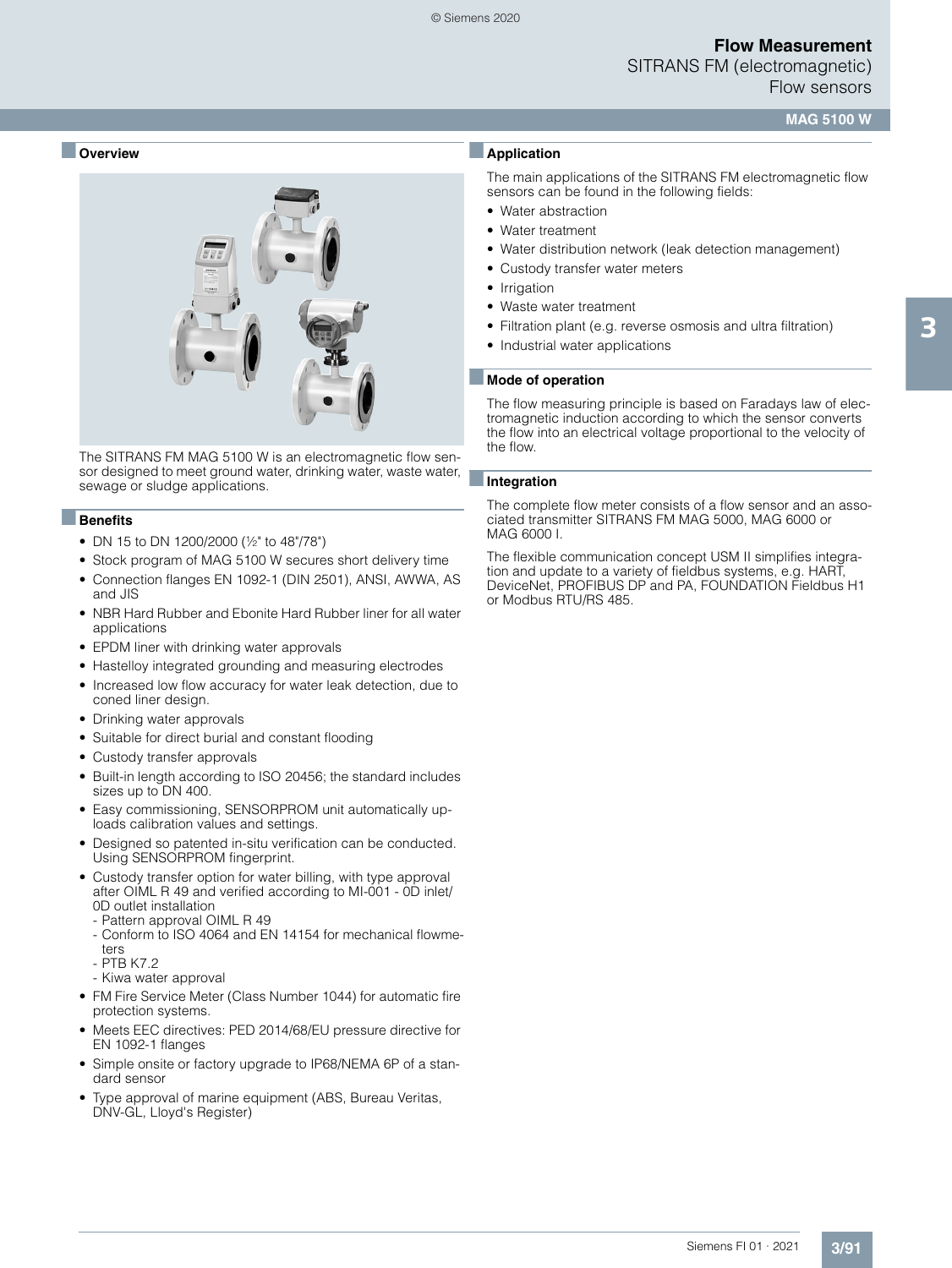SITRANS FM (electromagnetic) Flow sensors

# **MAG 5100 W**

# ■**Technical specifications**

| <b>Product characteristic</b>                                                             | MAG 5100 W (7ME6520)<br>Mainly for the European market                                                        | MAG 5100 W (7ME6580)<br>Mainly for the non-European market                                    |
|-------------------------------------------------------------------------------------------|---------------------------------------------------------------------------------------------------------------|-----------------------------------------------------------------------------------------------|
|                                                                                           | <b>EPDM or NBR lining</b>                                                                                     | <b>Ebonite lining</b>                                                                         |
| Design and nominal size                                                                   | Coned sensor (octagon liner): DN 15  40 (1/2"  11/2")                                                         |                                                                                               |
|                                                                                           | Coned sensor: DN 50  300 (2"  12")                                                                            | Full bore sensor: DN 25  2 000 (1"  78")                                                      |
|                                                                                           | Full bore sensor: DN 350  1200 (14"  48")                                                                     |                                                                                               |
| <b>Measuring principle</b>                                                                | Electromagnetic induction                                                                                     | Electromagnetic induction                                                                     |
| <b>Excitation frequency</b>                                                               | DN 15  65 (1/2"  21/2"): 12.5 Hz/15 Hz                                                                        | DN 25  65 (1"  21/2"): 12.5 Hz/15 Hz                                                          |
| (Mains supply: 50/60 Hz)                                                                  | DN 80  150 (3"  6"): 6.25 Hz/7.5 Hz                                                                           | DN 80  150 (3"  6"): 6.25 Hz/7.5 Hz                                                           |
|                                                                                           | DN 200  300 (8"  12"): 3.125 Hz/3.75 Hz                                                                       | DN 200  300 (8"  12"): 3.125 Hz/3.75 Hz                                                       |
|                                                                                           | DN 350  1200 (14"  48"):1.5625 Hz/1.875 Hz                                                                    | DN 350  2000 (14"  78"):1.5625 Hz/1.875 Hz                                                    |
| <b>Process connection</b>                                                                 |                                                                                                               |                                                                                               |
| Flanges <sup>1)</sup>                                                                     |                                                                                                               |                                                                                               |
| • EN 1092-1                                                                               | PN 10 (145 psi): DN 200  300 (8"  12") Flat face                                                              | Raised face <sup>3</sup> (EN 1092-1, DIN 2501 and BS 4504 have the<br>same mating dimensions) |
|                                                                                           | PN 10 (145 psi): DN 350  1200 (14"  48") Raised face <sup>3)</sup> PN 6 (87 psi): DN 1400  2000 (54"  78")    |                                                                                               |
|                                                                                           | PN 16 (232 psi): DN 50  300 (2"  12") Flat face <sup>3)</sup>                                                 | PN 10 (145 psi): DN 200  2000 (8"  78")                                                       |
|                                                                                           | PN 16 (232 psi): DN 350  1200 (14"  48") Raised face                                                          | PN 16 (232 psi): DN 65  600 (2½"  24")                                                        |
| • ANSI B16.5                                                                              | PN 40 (580 psi): DN 15  40 (1/2"  11/2") Flat face<br>Class 150: 1/2"  12" Flat face;<br>14"  24" raised face | PN 40 (580 psi): DN 25  50 (1"  2")<br>Class 150: 1"  24"; Raised face                        |
| • AWWA C-207                                                                              | Class D: 28"  48", Flat face                                                                                  | Class D: 28"  78", Flat face                                                                  |
| • AS4087                                                                                  | PN 16 (232 psi):                                                                                              | PN 16 (232 psi):                                                                              |
|                                                                                           | DN 50  DN 300 (2"  12") Flat Face;<br>DN 350  DN 1200 (14"  48") Raised face                                  | DN 50  DN 1200 (2"  48") Raised face                                                          |
| • JIS B 2220:2004                                                                         | $K10$ (1"  24")                                                                                               | K10(1"  24")                                                                                  |
| <b>Rated Operation conditions</b>                                                         |                                                                                                               |                                                                                               |
| Ambient temperature                                                                       |                                                                                                               |                                                                                               |
| • Sensor<br>• Compact with transmitter<br>MAG 5000/6000 <sup>4)</sup>                     | $-40+70$ °C (-40  +158 °F)<br>$-20+60$ °C ( $-4+140$ °F)                                                      | $-40$ +70 °C (-40  +158 °F)<br>$-20$ $+60$ °C ( $-4$ $+140$ °F)                               |
| Operating pressure (Abs)<br>[abs. bar] (Maximum operating pres-                           | DN 15  40 ( $\frac{1}{2}$ "  1 $\frac{1}{2}$ "):<br>$0.0140$ bar $(0.15580$ psi)                              | DN $2550(1"2")$ :<br>$0.0140$ bar $(0.15580$ psi)                                             |
| sure depending on flange standard,<br>decreases with increasing operating<br>temperature) | DN 50 $\dots$ 300 (2" $\dots$ 12"):<br>$0.03$ 20 bar $(0.44$ 290 psi)                                         | DN 65 $\dots$ 1200 (2 $\frac{1}{2}$ " $\dots$ 48"):<br>$0.0116$ bar $(0.15232$ psi)           |
|                                                                                           | DN 350  1200 (14"  48"):<br>0.01  16 bar (0.15  232 psi)                                                      | DN 1400  2000 (54"  78"):<br>$0.0110$ bar $(0.15145$ psi)                                     |
| Enclosure rating<br>• Standard                                                            | IP67 to EN 60529/NEMA 4X/6 (1 mH <sub>2</sub> O for 30 min)                                                   | IP67 to EN 60529/NEMA 4X/6 (1 mH <sub>2</sub> O for 30 min)                                   |
| • Option                                                                                  | IP68 to EN 60529/NEMA 6P (10 mH <sub>2</sub> O continuously)                                                  | IP68 to EN 60529/NEMA 6P (10 mH <sub>2</sub> O continuously)                                  |
| Pressure drop                                                                             | DN 15 and 25 (1/2" and 1"): Max. 20 mbar (0.29 psi) at<br>1 m/s $(3 \text{ ft/s})$                            | Insignificant                                                                                 |
|                                                                                           | DN 40  300 (11/2"  12"): Max. 25 mbar (0.36 psi) at<br>3 m/s (10 ft/s)                                        |                                                                                               |
|                                                                                           | DN 350  1200 (14"  48"): Insignificant                                                                        |                                                                                               |
| Test pressure                                                                             | 1.5 x PN (where applicable) FM Fire Service: 2 x PN                                                           | $1.5 \times PN$ (where applicable)                                                            |
| Mechanical load (vibration)                                                               | 18  1000 Hz random in x, y, z, directions for 2 hours<br>according to EN 60068-2-36                           | 18  1000 Hz random in x, y, z, directions for 2 hours<br>according to EN 60068-2-36           |
|                                                                                           | Sensor: 3.17 g RMS                                                                                            | Sensor: 3.17 g RMS                                                                            |
|                                                                                           | Sensor with compact MAG 5000/6000 mounted transmit-<br>ter: 3.17 g RMS                                        | Sensor with compact MAG 5000/6000 mounted transmit-<br>ter: 3.17 g RMS                        |
|                                                                                           | Sensor with compact MAG 6000 I mounted transmitter:<br>1.14 g RMS                                             | Sensor with compact MAG 6000 I mounted transmitter:<br>1.14 $q$ RMS                           |
| Medium conditions                                                                         |                                                                                                               |                                                                                               |
| Temperature of medium                                                                     |                                                                                                               |                                                                                               |
| $\bullet$ NBR<br>$\bullet$ EPDM                                                           | $-10 + 70$ °C (14  158 °F)                                                                                    |                                                                                               |
| • EPDM (MI-001)                                                                           | $-10 + 70$ °C (14  158 °F)<br>$0.130$ °C (32  76 °F)                                                          |                                                                                               |
| • Ebonite                                                                                 |                                                                                                               | $-10$ +70 °C (14  158 °F)                                                                     |
| <b>EMC</b>                                                                                | 2014/30/EU                                                                                                    | 2014/30/EU                                                                                    |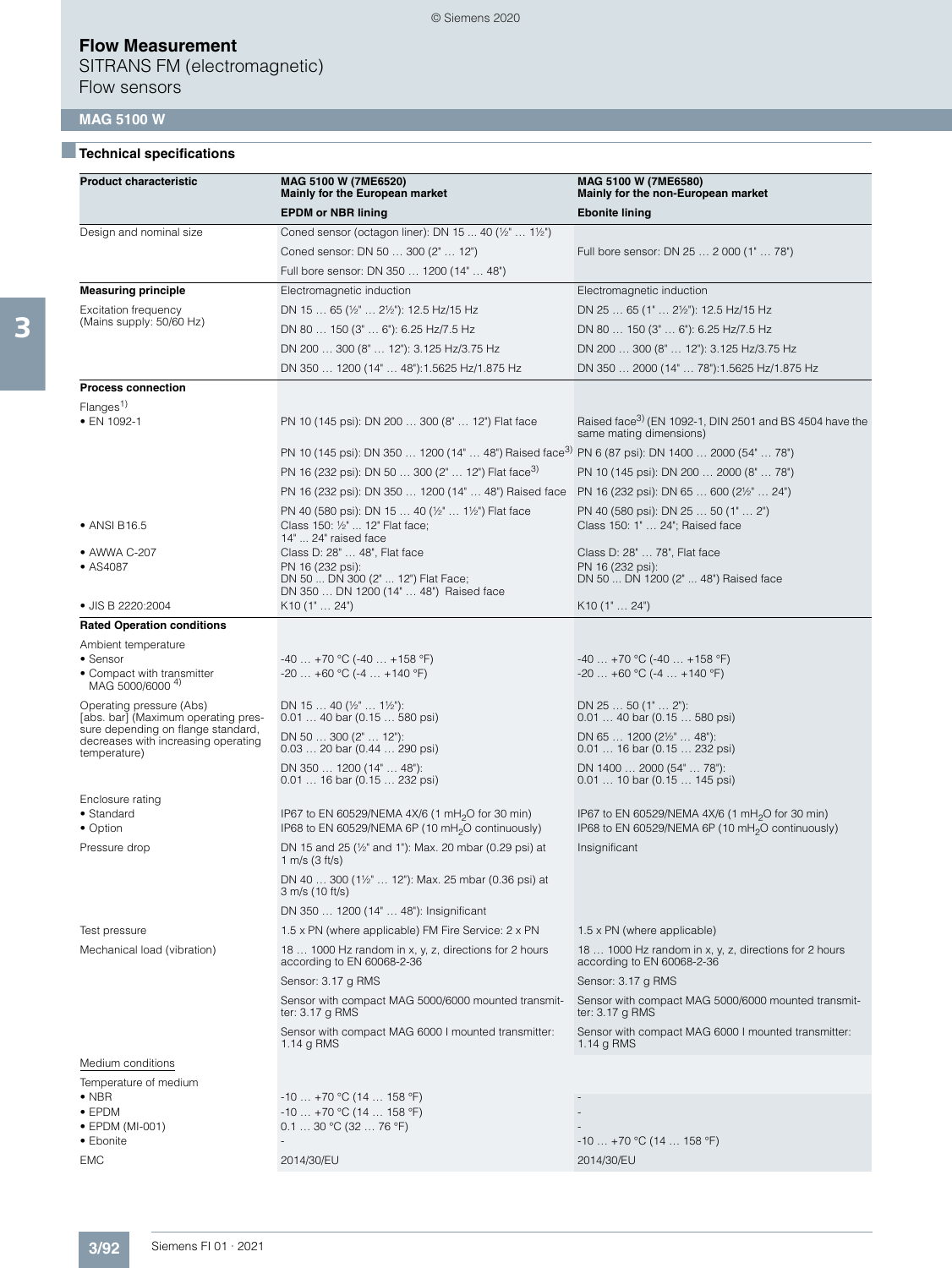SITRANS FM (electromagnetic) Flow sensors

**MAG 5100 W**

### **Technical specifications** (continued)

| <b>Product characteristic</b>                          | MAG 5100 W (7ME6520)<br>Mainly for the European market                                                                                                                                                       | MAG 5100 W (7ME6580)<br>Mainly for the non-European market                                                                                                                                        |
|--------------------------------------------------------|--------------------------------------------------------------------------------------------------------------------------------------------------------------------------------------------------------------|---------------------------------------------------------------------------------------------------------------------------------------------------------------------------------------------------|
|                                                        | <b>EPDM or NBR lining</b>                                                                                                                                                                                    | <b>Ebonite lining</b>                                                                                                                                                                             |
| Design                                                 |                                                                                                                                                                                                              |                                                                                                                                                                                                   |
| Material<br>• Housing and flanges                      | Carbon steel ASTM A 105, with corrosion-resistant coatin-<br>gof category C4 or C5 according to ISO 12944-2                                                                                                  | Carbon steel ASTM A 105, with corrosion-resistant coating<br>of category C4 or C5 according to ISO 12944-2                                                                                        |
| • Electrode<br>• Grounding electrode<br>• Terminal box | Hastelloy C276<br>Hastelloy C276<br>Fibre glass reinforced polyamide                                                                                                                                         | Hastelloy C276<br>Hastelloy C276<br>Fibre glass reinforced polyamide                                                                                                                              |
| <b>Certificates and approvals</b>                      |                                                                                                                                                                                                              |                                                                                                                                                                                                   |
| Calibration                                            |                                                                                                                                                                                                              |                                                                                                                                                                                                   |
| • Default calibration<br>• Special calibration         | Zero-point, $2 \times 25$ % and $2 \times 90$ %<br>tory $Q_{\text{max}}$                                                                                                                                     | Zero-point, $2 \times 25$ % and $2 \times 90$ %<br>5-point calibration: 20 %, 40 %, 60 %, 80 %, 100 % of fac- 5-point calibration: 20 %, 40 %, 60 %, 80 %, 100 % of fac-<br>tory $Q_{\text{max}}$ |
|                                                        | 10-point calibration: ascending and descending at 20 %,<br>40 %, 60 %, 80 %, 100 % of factory Q <sub>max</sub>                                                                                               | 10-point calibration: ascending and descending at 20 %,<br>40 %, 50 %, 80 %, 100 % of factory Q <sub>max</sub>                                                                                    |
|                                                        | Matched pair calibration: default, 5-point or 10-point                                                                                                                                                       | Matched pair calibration: default, 5-point or 10-point                                                                                                                                            |
| Custody transfer                                       | • MI-001 cold water (EU): DN 50  DN 1200 (2"  48")<br>• Kiwa water approval (NL): DN 50  DN 1200 (2"  48")<br>• Chilled water pattern approval PTB K 7.2<br>DN 15  DN 1200 (Germany) <sup>5)</sup>           |                                                                                                                                                                                                   |
| Drinking water                                         | EPDM liner:<br>• WRAS (WRc, BS690 cold water, GB)<br>• NSF/ANSI Standard 61 <sup>6)</sup> (Cold water, US)<br>• ACS listed (F)<br>• DVGW W270 (D)<br>• Belgaqua (B)<br>• AS/NZS 4020 (Australia/New Zealand) | • WRAS (WRc, BS690 cold water, GB)<br>• NSF/ANSI Standard 61 <sup>6)</sup> (Cold water, US)                                                                                                       |
| Marine <sup>7)</sup>                                   | • American Bureau of Shipping (ABS)<br>• Bureau Veritas<br>· DNV-GL<br>• Lloyd's Register                                                                                                                    |                                                                                                                                                                                                   |
| Hazardous areas <sup>7)</sup>                          |                                                                                                                                                                                                              |                                                                                                                                                                                                   |
| Standard sensor with/without<br>MAG 5000/6000/6000 I   | $\bullet$ FM<br>- NI Class I Div. 2 Groups A, B, C, D<br>- NI Class I Zone 2 Groups IIC                                                                                                                      | $\bullet$ FM<br>- NI Class I Div. 2 Groups A, B, C, D<br>- NI Class I Zone 2 Groups IIC                                                                                                           |
| Pressure equipment                                     | • PED conforming: All EN1092-1 flanges and ANSI Class<br>150 (< DN 300 / < 12") - 2014/68/EU9)<br>$\bullet$ CRN                                                                                              | • PED conforming: All EN1092-1 flanges (< DN 600 /<24")<br>$-2014/68$ /EU <sup>9)</sup><br>$\bullet$ CRN                                                                                          |
| Others                                                 | • EAC (Russia, Belarus, Kazakhstan)<br>• KCC (South Korea)<br>• FM Fire Service Approval acc. to class 1044 <sup>8)</sup><br>. VdS: Extinguishing systems DN 50  300<br>• MCERTS (GB environmental)          | • EAC (Russia, Belarus, Kazakhstan)<br>• CMC/CPA (China)                                                                                                                                          |
|                                                        | $^{1}$ DN 750, DN 1050 and DN 1100 (30", 42" and 44") not available with EN 1092-1 (PN 10 and PN 16) and AS4087 flanges                                                                                      |                                                                                                                                                                                                   |

 $2)$  Type 01 (SORF)

- $3)$  DN ≤ 600 type 01 (SORF); DN > 600 type 11 (WNRF)
- 4) Compact with transmitter MAG 5000 CT/6000 CT -20 ... +50 °C (-4 ... 122 °F)
- 5) For verification submit Product Variation Request
- 6) Including Annex G
- $\overline{7}$ ) In remote version with sensor size DN 50 ... DN 300 (2" ... 12")
- <sup>8)</sup> For sizes larger than 600 mm (24") in PN 16 PED conformity is available as a cost-added option. The basic unit will only carry the LVD (Low Voltage Directive) and EMC approval. All products sold outside of EU and EFTA These include:
- a) Meters used in networks for the supply, distribution and discharge of water.
- b) Meters used in pipelines for the conveyance of any fluid from offshore to onshore.
- c) Meters used in the extraction of petroleum or gas, including Christmas tree and manifold equipment.
- d) Any meter mounted on a ship or mobile offshore platform. For further information on the PED standard and requirements see Pressure Equipment Directive in Appendix (chapter 10).
- 9) Not for sensors with 300 μm coating.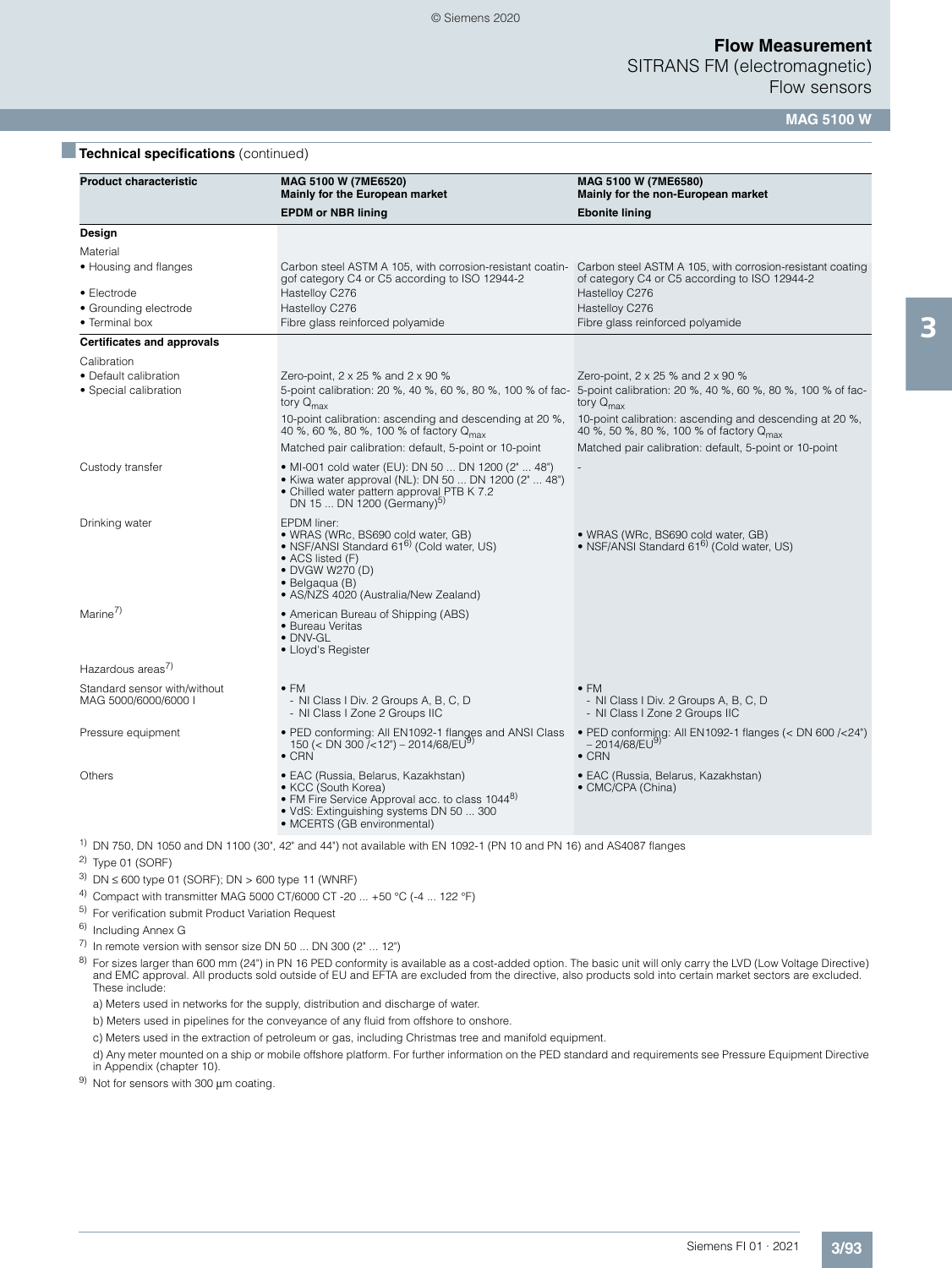SITRANS FM (electromagnetic) Flow sensors

#### **MAG 5100 W**

■**Technical specifications** (continued)

#### *MAG 5100 W (7ME6520) with MAG 6000 CT (Revenue program) MI-001*

MAG 5100 W CT program is type approved according to international water meter standard OIML R 49. Since the first November 2006 the MI-001 water meter directive is in force, which means that all water meters can be sold across the EU borders if the water meters contain a MI-001 label.

The MAG 5100 W MI-001 verified and labeled products are a Class II approval according to Directive 2014/32/EU of the European Parliament and Council of 26 February, 2014 on measuring instruments, Annex III Water meters (MI-001) in the sizes from DN 50 to DN 1200 (Article No. 7ME6520).

The MID certification is obtained as a modul  $B + D$  module approval according to the above mentioned directive.

Module B: Type approval according to OIML R 49

Module D: Quality insurance approval of production



#### *MAG 5100 W (7ME6520) with MAG 5000/MAG 6000 or MAG 6000 CT for Fire Service applications*

MAG 5100 W (7ME6520) is FM Fire Service approved for automatic fire protection systems. The approval is applicable for the sizes DN 50, DN 80, DN 100, DN 150, DN 200, DN 250 and DN 300 (2", 3", 4", 6", 8", 10" and 12") with ANSI B16.5 Class 150 flanges. The FM Fire Service approved product can be ordered via the Z-options P20, P21 and P22.

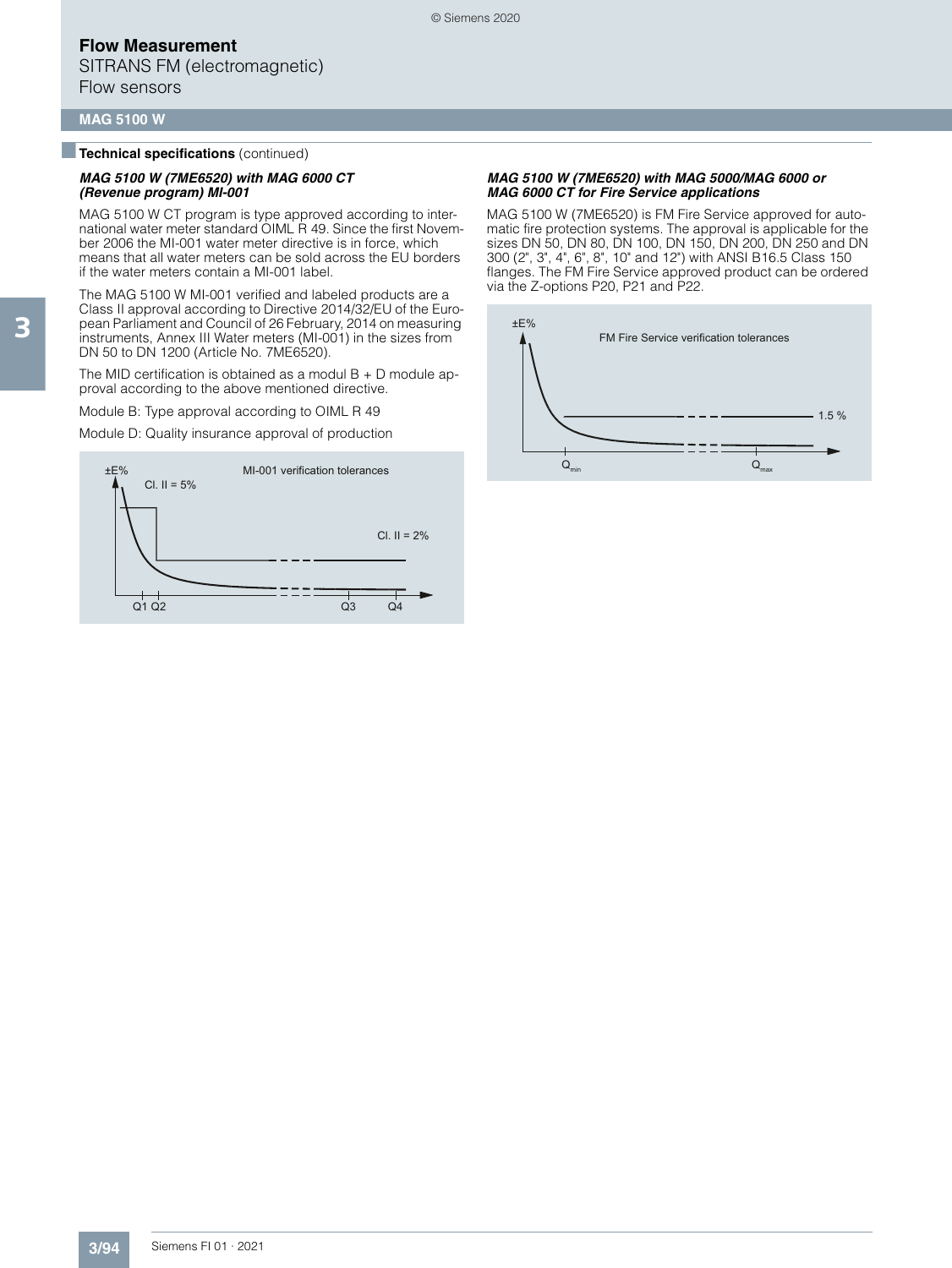**MAG 5100 W**

# **Technical specifications** (continued)

MAG 5100 W (7ME6520) MI-001 verified and labeled products at a given Q3 and Q3/Q4 = 1.25 and Q2/Q1 = 1.6 measuring ranges see table below:

| Order code: P11                                      | DN 50 (2")   | DN 65 (21/2") | DN 80 (3")    | DN 100 (4")   | DN 125 (5")  | DN 150 (6")   | DN 200 (8") | DN 250 (10")   | DN 300 (12") |  |
|------------------------------------------------------|--------------|---------------|---------------|---------------|--------------|---------------|-------------|----------------|--------------|--|
| "R" Q3/Q1                                            | 40           | 40            | 40            | 40            | 40           | 40            | 40          | 40             | 40           |  |
| $Q4$ [m <sup>3</sup> /h]                             | 20           | 31.25         | 50            | 78.75         | 125          | 200           | 312.5       | 500            | 787.5        |  |
| $Q3$ [m $^{3}/h$ ]                                   | 16           | 25            | 40            | 63            | 100          | 160           | 250         | 400            | 630          |  |
| $Q2$ [m <sup>3</sup> /h]                             | 0.64         | 1.0           | 1.6           | 2.52          | 4.0          | 6.4           | 10.0        | 16.0           | 25.2         |  |
| $Q1$ [m <sup>3</sup> /h]                             | 0.4          | 0.63          | 1.0           | 1.58          | 2.5          | 4.0           | 6.25        | 10.0           | 15.75        |  |
| Order code: P12                                      | DN 50 (2")   | DN 65 (21/2") | DN 80 (3")    | DN 100 (4")   | DN 125 (5")  | DN 150 (6")   | DN 200 (8") | DN 250 (10")   | DN 300 (12") |  |
| "R" Q3/Q1                                            | 63           | 63            | 63            | 63            | 63           | 63            | 63          | 63             | 63           |  |
| $Q4$ [m <sup>3</sup> /h]                             | 20           | 31.25         | 50            | 78.75         | 125          | 200           | 312.5       | 500            | 787.5        |  |
| $Q3$ [m <sup>3</sup> /h]                             | 16           | 25            | 40            | 63            | 100          | 160           | 250         | 400            | 630          |  |
| $Q2$ [m <sup>3</sup> /h]                             | 0.41         | 0.63          | 1.02          | 1.6           | 2.5          | 4.1           | 6.3         | 10.2           | 16.0         |  |
| $Q1$ [m <sup>3</sup> /h]                             | 0.25         | 0.40          | 0.63          | 1.00          | 1.59         | 2.54          | 3.97        | 6.35           | 10.0         |  |
| Order code: P13                                      | DN 50 (2")   | DN 65 (21/2") | DN 80 (3")    | DN 100 (4")   | DN 125 (5")  | DN 150 (6")   | DN 200 (8") | DN 250 (10")   | DN 300 (12") |  |
| "R" Q3/Q1                                            | 80           | 80            | 80            | 80            | 80           | 80            | 80          | 80             | 80           |  |
| $Q4$ [m <sup>3</sup> /h]                             | 20           | 31.3          | 50            | 78.75         | 125          | 200           | 312.5       | 500            | 787.5        |  |
| $Q3$ [m <sup>3</sup> /h]                             | 16           | 25            | 40            | 63            | 100          | 160           | 250         | 400            | 630          |  |
| $Q2$ [m <sup>3</sup> /h]                             | 0.32         | 0.5           | 0.8           | 1.26          | 2.0          | 3.2           | 5.0         | 8.0            | 12,6         |  |
| $Q1$ [m <sup>3</sup> /h]                             | 0.20         | 0.31          | 0.50          | 0.79          | 1.25         | 2.00          | 3.13        | 5.00           | 7.9          |  |
| Order code: P16                                      | DN 50 (2")   | DN 65 (21/2") | DN 80 (3")    | DN 100 (4")   | DN 125 (5")  | DN 150 (6")   | DN 200 (8") | DN 250 (10")   | DN 300 (12") |  |
| "R" Q3/Q1                                            | 160          | 160           | 160           | 160           | 160          | 160           | 160         | 160            | 160          |  |
| $Q4$ [m <sup>3</sup> /h]                             | 50           | 78.5          | 125           | 200           | 312.5        | 500           | 787.5       | 1250           | 2000         |  |
| $Q3$ [m <sup>3</sup> /h]                             | 40           | 63            | 100           | 160           | 250          | 400           | 630         | 1000           | 1600         |  |
| $Q2$ [m <sup>3</sup> /h]                             | 0.4          | 0.63          | 1.0           | 1.6           | 2.5          | 4.0           | 6.3         | 10.0           | 16.0         |  |
| $Q1$ [m <sup>3</sup> /h]                             | 0.25         | 0.39          | 0.63          | 1.0           | 1.56         | 2.5           | 3.94        | 6.3            | 10.0         |  |
|                                                      |              |               |               |               |              |               |             |                |              |  |
| Order code: P17                                      | DN 50 (2")   | DN 65 (21/2") | DN 80 (3")    | DN 100 (4")   | DN 125 (5")  | DN 150 (6")   | DN 200 (8") | DN 250 (10")   | DN 300 (12") |  |
| "R" Q3/Q1                                            | 200          | 200           | 200           | 200           | 200          | 200           | 200         | 200            | 200          |  |
| $Q4$ [m <sup>3</sup> /h]                             | 50           | 78.5          | 125           | 200           | 312.5        | 500           | 787.5       | 1250           | 2000         |  |
| $Q3$ [m <sup>3</sup> /h]                             | 40           | 63            | 100           | 160           | 250          | 400           | 630         | 1000           | 1600         |  |
| $Q2$ [m <sup>3</sup> /h]                             | 0.32         | 0.50          | 0.80          | 1.28          | 2.0          | 3.2           | 5.0         | 8.0            | 12.8         |  |
| $Q1$ [m <sup>3</sup> /h]                             | 0.2          | 0.32          | 0.50          | 0.8           | 1.25         | 2.0           | 3.15        | 5.0            | 8.0          |  |
| Order code: P18                                      | DN 50 (2")   | DN 65 (21/2") | DN 80 (3")    | DN 100 (4")   | DN 125 (5")  | DN 150 (6")   | DN 200 (8") | DN 250 (10")   | DN 300 (12") |  |
| "R" Q3/Q1                                            | 250          | 250           | 250           | 250           | 250          | 250           | 250         | 250            | 250          |  |
| $Q4$ [m <sup>3</sup> /h]                             | 50           | 78.5          | 125           | 200           | 312.5        | 500           | 787.5       | 1250           | 2000         |  |
| $Q3$ [m <sup>3</sup> /h]                             | 40           | 63            | 100           | 160           | 250          | 400           | 630         | 1000           | 1600         |  |
| $Q2$ [m <sup>3</sup> /h]                             | 0.26         | 0.4           | 0.64          | 1.02          | 1.6          | 2.56          | 4.0         | 6.4            | 10.24        |  |
| $Q1$ [m <sup>3</sup> /h]                             | 0.16         | 0.25          | 0.4           | 0.64          | 1.0          | 1.6           | 2.52        | 4.0            | 6.4          |  |
| Order code: P24                                      | DN 350 (14") |               | DN 400 (16")  |               | DN 450 (18") | DN 500 (20")  |             | DN 600 (24")   |              |  |
| "R" Q3/Q1                                            | 40           | 40            |               | 40            |              | 40            |             | 40             |              |  |
| $Q4$ [m <sup>3</sup> /h]                             | 1250         |               | 1250          | 2000          |              | 2000          |             | 3125           |              |  |
| $Q3$ [m <sup>3</sup> /h]                             | 1000         |               | 1000          | 1600          |              | 1600          |             | 2500           |              |  |
| $Q2$ [m <sup>3</sup> /h]                             | 40.0         |               | 40.0          | 64.0          |              | 64.0          |             | 100.0          |              |  |
| $Q1$ [m <sup>3</sup> /h]                             | 25.0         |               | 25.0          | 40.0          |              | 40.0          |             | 62.5           |              |  |
| Order code: P25                                      | DN 350 (14") |               | DN 400 (16")  |               | DN 450 (18") | DN 500 (20")  |             | DN 600 (24")   |              |  |
| "R" Q3/Q1                                            | 63           | 63            |               | 63            |              | 63            |             | 63             |              |  |
| $Q4$ [m <sup>3</sup> /h]                             | 1250         |               | 2000          | 3125          |              | 3125          |             | 5000           |              |  |
| $Q3$ [m <sup>3</sup> /h]                             | 1000         |               | 1600          | 2500          |              | 2500          |             | 4000           |              |  |
| $Q2$ [m <sup>3</sup> /h]<br>$Q1$ [m <sup>3</sup> /h] | 25.4<br>15.9 |               | 40.63<br>25.4 | 63.49<br>39.7 |              | 63.49<br>39.7 |             | 101.6<br>63.49 |              |  |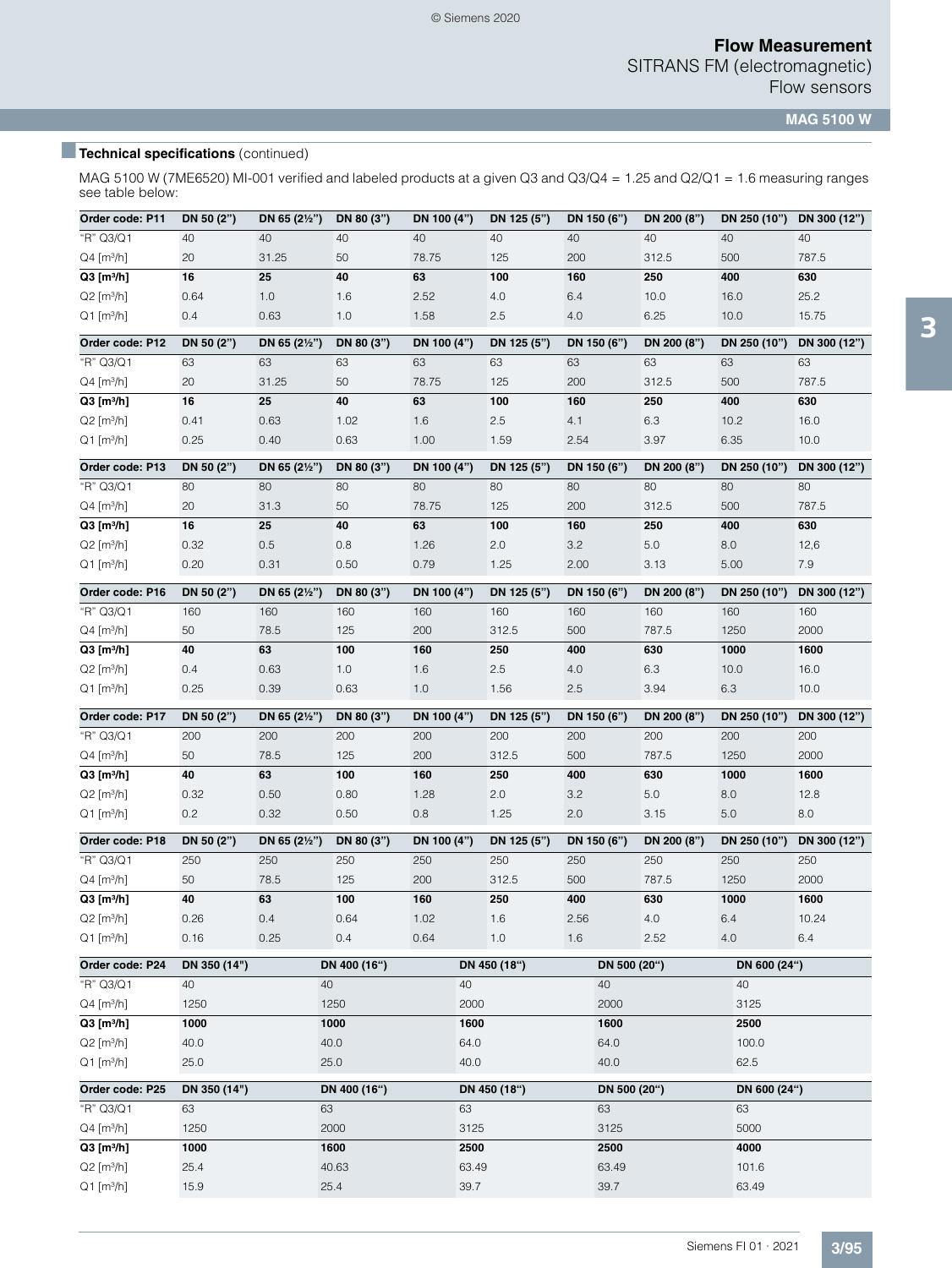SITRANS FM (electromagnetic) Flow sensors

### **MAG 5100 W**

### **Technical specifications** (continued)

| Order code: P26          | DN 350 (14") | DN 400 (16") | DN 450 (18") | DN 500 (20") | DN 600 (24") |
|--------------------------|--------------|--------------|--------------|--------------|--------------|
| "R" Q3/Q1                | 80           | 80           | 80           | 80           | 80           |
| $Q4$ [m <sup>3</sup> /h] | 2000         | 3125         | 5000         | 5000         | 7875         |
| $Q3$ [m <sup>3</sup> /h] | 1600         | 2500         | 4000         | 4000         | 6300         |
| $Q2$ [m <sup>3</sup> /h] | 32.0         | 50.0         | 80.0         | 80.0         | 126.0        |
| $Q1$ [m <sup>3</sup> /h] | 20.0         | 31.25        | 50.0         | 50.0         | 78.75        |
| Order code: P27          | DN 350 (14") | DN 400 (16") | DN 450 (18") | DN 500 (20") | DN 600 (24") |
| "R" Q3/Q1                | 100          | 100          | 100          | 100          | 100          |
| $Q4$ [m <sup>3</sup> /h] | 3125         | 3125         | 5000         | 5000         | 7875         |
| $Q3$ [m <sup>3</sup> /h] | 2500         | 2500         | 4000         | 4000         | 6300         |
| $Q2$ [m <sup>3</sup> /h] | 40.0         | 2540.0       | 64.0         | 64.0         | 100.8        |

© Siemens 2020

 $\rm Q1 \left[m^3/h\right]$  25.0 25.0 25.0 40.0 40.0 40.0 40.0 63.0

| Order code: P29          | DN 700 (28") | DN 750 (30") | DN 800 (32") | DN 900 (36") | DN 1000 (40") | DN 1200 (48")            |
|--------------------------|--------------|--------------|--------------|--------------|---------------|--------------------------|
| "R" Q3/Q1                | 40           | 40           | 40           | 40           | 40            | 40                       |
| $Q4$ [m <sup>3</sup> /h] | 5000         | 5000         | 5000         | 7875         | 7875          | 7875                     |
| $Q3$ [m <sup>3</sup> /h] | 4000         | 4000         | 4000         | 6300         | 6300          | 6300                     |
| $Q2$ [m <sup>3</sup> /h] | 160.0        | 160.0        | 160.0        | 252.0        | 252.0         | 252.0                    |
| $Q1$ [m <sup>3</sup> /h] | 100.0        | 100.0        | 100.0        | 157.5        | 157.5         | 157.5                    |
| Order code: P30          | DN 700 (28") | DN 750 (30") | DN 800 (32") | DN 900 (36") | DN 1000 (40") | DN 1200 (48")            |
| "R" Q3/Q1                | 63           | 63           | 63           | 63           | 63            |                          |
| $Q4$ [m <sup>3</sup> /h] | 5000         | 5000         | 5000         | 7875         | 7875          |                          |
| $Q3$ [m <sup>3</sup> /h] | 4000         | 4000         | 4000         | 6300         | 6300          |                          |
| $Q2$ [m <sup>3</sup> /h] | 101.6        | 101.6        | 101.6        | 160.0        | 160.0         |                          |
| $Q1$ [m <sup>3</sup> /h] | 63.5         | 63.5         | 63.5         | 100.0        | 100.0         |                          |
| Order code: P31          | DN 700 (28") | DN 750 (30") | DN 800 (32") | DN 900 (36") | DN 1000 (40") | DN 1200 (48")            |
| "R" Q3/Q1                | 80           | 80           | 80           | 80           | 80            | $\overline{\phantom{a}}$ |
| $Q4$ [m <sup>3</sup> /h] | 5000         | 5000         | 5000         | 7875         | 7875          |                          |
| $Q3$ [m <sup>3</sup> /h] | 4000         | 4000         | 4000         | 6300         | 6300          | $\blacksquare$           |
| $Q2$ [m <sup>3</sup> /h] | 80.0         | 80.0         | 80.0         | 126.0        | 126.0         |                          |
| $Q1$ [m <sup>3</sup> /h] | 50.0         | 50.0         | 50.0         | 78.75        | 78.75         | $\overline{\phantom{a}}$ |

The label is placed on the transmitter housing. An example of the product label is shown below:

|                                                                                                                                                                                                                                                                                                                       | <b>SIEMENS</b>                                                                                                                                                                                                                        |
|-----------------------------------------------------------------------------------------------------------------------------------------------------------------------------------------------------------------------------------------------------------------------------------------------------------------------|---------------------------------------------------------------------------------------------------------------------------------------------------------------------------------------------------------------------------------------|
| 7ME65204PB132MA1-Z<br>Order No.:<br>P <sub>11</sub><br>157802H502<br>Serial No.:<br>EN 1092-1, PN 10<br>200 (8in.)<br>Meterorientation: Horizontal (H)<br><b>Environmental Class:E2, M1</b><br>IP 67<br><b>PN10</b><br>Pressure max.:<br>$30^{\circ}$ C<br>Temp. max.:<br>$-25^\circ$ to $+55^\circ$ C<br>Amb. Temp.: | <b>SITRANS F M MAG 6000 / 5100W CT</b><br>Supply: 115-230V AC<br>Certification No.: DK-0200-MI001-001<br>Class 2 OIML R49<br>Accuracy:<br>Software version:<br>3.03<br>2013<br>Year:<br>03: 250 m3/h 03/01: 25<br>$C \in$ M13<br>0200 |
|                                                                                                                                                                                                                                                                                                                       | Siemens A/S. Flow Instruments 6400 Soenderborg, Denmark                                                                                                                                                                               |
|                                                                                                                                                                                                                                                                                                                       | <b>Made in France</b>                                                                                                                                                                                                                 |

OIML R 49/MI-001 approvals valid for:

- DN 50 to 1200 mm (2" to 48")
- Horizontal and vertical installation
- Compact or remote with max. 500 m cable
- Power supply 115 to 230 V AC, 12 to 24 V AC/DC

• With or without communication module

Other restrictions may apply (see certificate) Special OIML / MI-001 settings:

- $\bullet$  Unit:  $m^3$
- Qmax: Q3
- Low flow cut-off: 0.1 %
- Digital output: Frequency

For other factory settings, see Operating Instructions.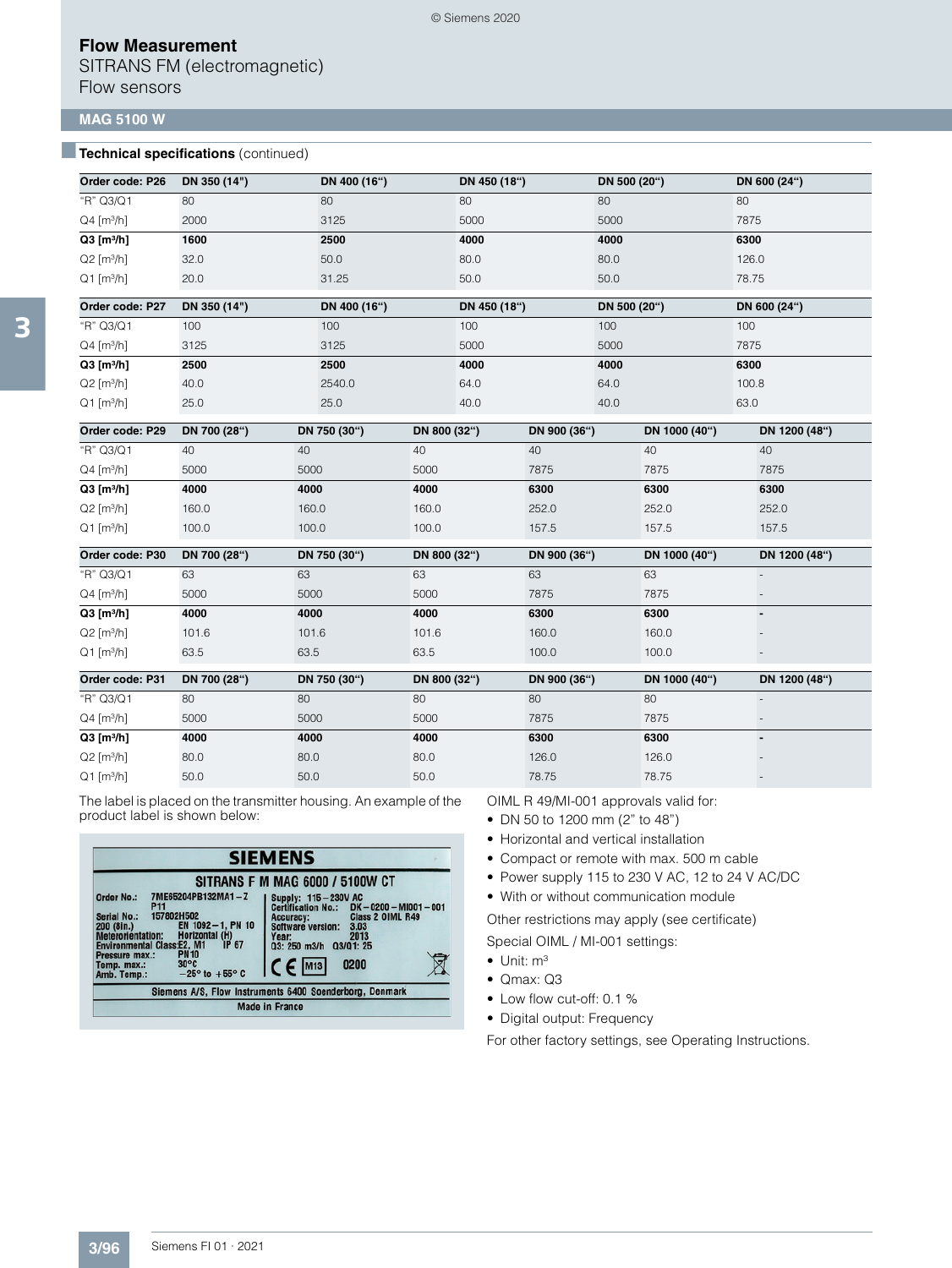SITRANS FM (electromagnetic)

Flow sensors

# **MAG 5100 W**

| Selection and ordering data                                                               | Article No.                                    | Article No.    |                                                                                           |          |
|-------------------------------------------------------------------------------------------|------------------------------------------------|----------------|-------------------------------------------------------------------------------------------|----------|
| <b>Sensor SITRANS FM MAG 5100 W</b><br>$\overline{\phantom{a}}$                           | 7ME6520-                                       | Ord.           | Sensor SITRANS FM MAG 5100 W                                                              | 7ME6520- |
| Hastelloy electrodes, carbon steel flanges,<br>EU water markets and low flow applications | $\blacksquare$ 2 $\blacksquare$ $\blacksquare$ | code<br>66 O O | Hastelloy electrodes, carbon steel flanges,<br>EU water markets and low flow applications | TH 11 .  |
| $\n  I Click on the Article No. for the online$                                           |                                                |                | <b>Transmitter</b>                                                                        |          |
| configuration in the PIA Life Cycle Portal.                                               |                                                |                | Sensor for remote transmitter                                                             |          |
| <b>Diameter</b>                                                                           |                                                |                | (Order transmitter separately)<br>MAG 6000 I, Aluminum, 18  90 V DC,                      |          |
| DN 15 $(\frac{1}{2})$                                                                     | 1 <sub>V</sub><br>2D                           |                | 115  230 V AC                                                                             |          |
| DN 25 (1")<br>DN 40 $(1\frac{1}{2})$                                                      | 2R                                             |                | MAG 6000, Polyamid,                                                                       |          |
| DN 50 $(2n)$                                                                              | 2Y                                             |                | 11  30 V DC/11  24 V AC                                                                   |          |
| DN 65 $(2\frac{1}{2})$                                                                    | 3F                                             |                | MAG 6000, Polyamid, 115  230 V AC<br>MAG 5000, Polyamid,                                  |          |
| DN 80 (3")                                                                                | 3 M                                            |                | 11  30 V DC/11  24 V AC                                                                   |          |
| DN 100 (4")                                                                               | 3T                                             |                | MAG 5000, Polyamid, 115  230 V AC                                                         |          |
| DN 125 (5")                                                                               | 4 <sub>B</sub>                                 |                | MAG 6000 CT, Polyamid, 115  230 V AC                                                      |          |
| DN 150 (6")                                                                               | 4 H                                            |                | MAG 6000 CT, Polyamid,                                                                    |          |
| DN 200 (8")                                                                               | 4P                                             |                | 11  30 V DC/11  24 V AC<br>Transmitter including wall-mounting kit for                    |          |
| DN 250 (10")                                                                              | 4V                                             |                | remote design                                                                             |          |
| DN 300 (12")                                                                              | 5D                                             |                | MAG 5000, Polyamid, 115  230 V AC, incl.                                                  |          |
| DN 350 (14")                                                                              | 5K                                             |                | special wall-mounting unit (approved marine<br>equipment)                                 |          |
| DN 400 (16")                                                                              | 5R                                             |                | · M20x1.5 cable glands                                                                    |          |
| DN 450 (18")                                                                              | 5Y                                             |                | • $\frac{1}{2}$ " NPT cable glands                                                        |          |
| DN 500 (20")                                                                              | 6 F                                            |                | MAG 6000, Polyamid, 115  230 V AC, incl.                                                  |          |
| DN 600 (24")                                                                              | 6 P                                            |                | special wall-mounting unit (approved marine<br>equipment)                                 |          |
| DN 700 (28")                                                                              | 6Y<br><b>7D</b>                                |                | • M20x1.5 cable glands                                                                    |          |
| DN 750 (30")                                                                              | 7H                                             |                | • $\frac{1}{2}$ " NPT cable glands                                                        |          |
| DN 800 (32")<br>DN 900 (36")                                                              | <b>7 M</b>                                     |                | MAG 6000 CT, Polyamid,                                                                    |          |
| DN 1000 (40")                                                                             | 7R                                             |                | 11  30 V DC/11  24 V AC,<br>incl. wall-mounting unit                                      |          |
| (42 <sup>°</sup> )                                                                        | <b>7U</b>                                      |                | • M20x1.5 cable glands                                                                    |          |
| (44 <sup>°</sup> )                                                                        | 7V                                             |                | • $\frac{1}{2}$ " NPT cable glands                                                        |          |
| DN 1200 (48")                                                                             | 8 <sub>B</sub>                                 |                | MAG 6000 CT, Polyamid, 115  230 V AC,                                                     |          |
| Flange norm and pressure rating                                                           |                                                |                | incl. wall-mounting unit                                                                  |          |
| EN 1092-1                                                                                 |                                                |                | • M20x1.5 cable glands<br>$\bullet$ 1/ <sub>2</sub> " NPT cable glands                    |          |
| PN 10 (DN 200  1200/8"  48")                                                              | В                                              |                |                                                                                           |          |
| PN 16 (DN 50  1200/2"  48")                                                               | C                                              |                | Communication                                                                             |          |
| PN 16, non PED (DN 700  1200/28"  48")                                                    | D                                              |                | None                                                                                      |          |
| PN 40 (DN 15  40/½"  1½")                                                                 | F                                              |                | HART<br>PROFIBUS PA Profile 3                                                             |          |
| <b>ANSI B16.5</b>                                                                         |                                                |                | (only MAG 6000/ MAG 6000 I)                                                               |          |
| class 150 (1/2"  24")                                                                     | J                                              |                | PROFIBUS DP Profile 3                                                                     |          |
| AWWA C-207<br>Class D (28"  48")                                                          |                                                |                | (only MAG 6000/ MAG 6000 I)                                                               |          |
| AS 4087                                                                                   | L                                              |                | Modbus RTU/RS 485<br>(only MAG 6000/ MAG 6000 I)                                          |          |
| PN 16 (DN 50  1200/2"  48")                                                               | N                                              |                | <b>FOUNDATION Fieldbus H1</b>                                                             |          |
| <b>JIS</b>                                                                                |                                                |                | (only MAG 6000/ MAG 6000 I)                                                               |          |
| B 2220:2004 K10 (1"  24")                                                                 | R                                              |                | Cable glands/terminal box                                                                 |          |
| Flange material and coating                                                               |                                                |                | Metric: Polyamide terminal box or<br>MAG 6000 I compact                                   |          |
| Carbon steel flanges ASTM A 105,<br>corrosion-resistant coating of category C4            | 1                                              |                | 1/2" NPT: Polyamide terminal box or<br>MAG 6000 I compact                                 |          |
| Carbon steel flanges ASTM A 105, 300 µm<br>corrosion-resistant coating of category C5     | 4                                              |                |                                                                                           |          |
| <b>Liner material</b>                                                                     |                                                |                |                                                                                           |          |
| <b>EPDM</b>                                                                               | 2                                              |                |                                                                                           |          |
| <b>NBR</b>                                                                                | 3                                              |                |                                                                                           |          |

| <b>Sensor SITRANS FM MAG 5100 W</b>                                                                                             | 7ME6520-                  |        |   |   | Ord.                        |                  |
|---------------------------------------------------------------------------------------------------------------------------------|---------------------------|--------|---|---|-----------------------------|------------------|
| Hastelloy electrodes, carbon steel flanges,<br>EU water markets and low flow applications                                       | <u> E E E E - 2 E E E</u> |        |   |   | code<br>88 B.D              |                  |
| <b>Transmitter</b>                                                                                                              |                           |        |   |   |                             |                  |
| Sensor for remote transmitter<br>(Order transmitter separately)                                                                 |                           | A      |   |   |                             |                  |
| MAG 6000 I, Aluminum, 18  90 V DC,<br>115  230 V AC                                                                             |                           | С      |   |   |                             |                  |
| MAG 6000, Polyamid,<br>11  30 V DC/11  24 V AC                                                                                  |                           | н      |   |   |                             |                  |
| MAG 6000, Polyamid, 115  230 V AC                                                                                               |                           | J      |   |   |                             |                  |
| MAG 5000, Polyamid,<br>11  30 V DC/11  24 V AC                                                                                  |                           | κ      |   |   |                             |                  |
| MAG 5000, Polyamid, 115  230 V AC                                                                                               |                           | L      |   |   |                             |                  |
| MAG 6000 CT, Polyamid, 115  230 V AC                                                                                            |                           | М      |   |   |                             |                  |
| MAG 6000 CT, Polyamid,<br>11  30 V DC/11  24 V AC                                                                               |                           | R      |   |   |                             |                  |
| Transmitter including wall-mounting kit for<br>remote design                                                                    |                           |        |   |   |                             |                  |
| MAG 5000, Polyamid, 115  230 V AC, incl.<br>special wall-mounting unit (approved marine<br>equipment)                           |                           |        |   |   |                             |                  |
| • M20x1.5 cable glands                                                                                                          |                           | z      |   |   | P <sub>0</sub> C            |                  |
| • $\frac{1}{2}$ " NPT cable glands                                                                                              |                           | Z      |   |   | P <sub>0</sub> <sub>D</sub> |                  |
| MAG 6000, Polyamid, 115  230 V AC, incl.<br>special wall-mounting unit (approved marine<br>equipment)<br>• M20x1.5 cable glands |                           |        |   |   |                             |                  |
| • 1/2" NPT cable glands                                                                                                         |                           | z      |   |   |                             | P 0 G            |
|                                                                                                                                 |                           | z      |   |   | P 0 H                       |                  |
| MAG 6000 CT, Polyamid,<br>11  30 V DC/11  24 V AC,<br>incl. wall-mounting unit<br>• M20x1.5 cable glands                        |                           |        |   |   |                             |                  |
| • $\frac{1}{2}$ " NPT cable glands                                                                                              |                           | z      |   |   | POJ                         |                  |
| MAG 6000 CT, Polyamid, 115  230 V AC,<br>incl. wall-mounting unit<br>• M20x1.5 cable glands                                     |                           | z<br>z |   |   | P 0 L                       | P <sub>0</sub> K |
| • 1/2" NPT cable glands                                                                                                         |                           | Z      |   |   |                             | P <sub>0</sub> M |
| Communication                                                                                                                   |                           |        |   |   |                             |                  |
| None                                                                                                                            |                           |        | Α |   |                             |                  |
| HART                                                                                                                            |                           |        | в |   |                             |                  |
| PROFIBUS PA Profile 3<br>(only MAG 6000/ MAG 6000 I)                                                                            |                           |        | F |   |                             |                  |
| PROFIBUS DP Profile 3<br>(only MAG 6000/ MAG 6000 I)                                                                            |                           |        | G |   |                             |                  |
| Modbus RTU/RS 485<br>(only MAG 6000/ MAG 6000 I)                                                                                |                           |        | Е |   |                             |                  |
| <b>FOUNDATION Fieldbus H1</b><br>(only MAG 6000/ MAG 6000 I)                                                                    |                           |        | J |   |                             |                  |
| Cable glands/terminal box                                                                                                       |                           |        |   |   |                             |                  |
| Metric: Polyamide terminal box or<br>MAG 6000 I compact                                                                         |                           |        |   | 1 |                             |                  |
| 1/2" NPT: Polyamide terminal box or<br>MAG 6000 I compact                                                                       |                           |        |   | 2 |                             |                  |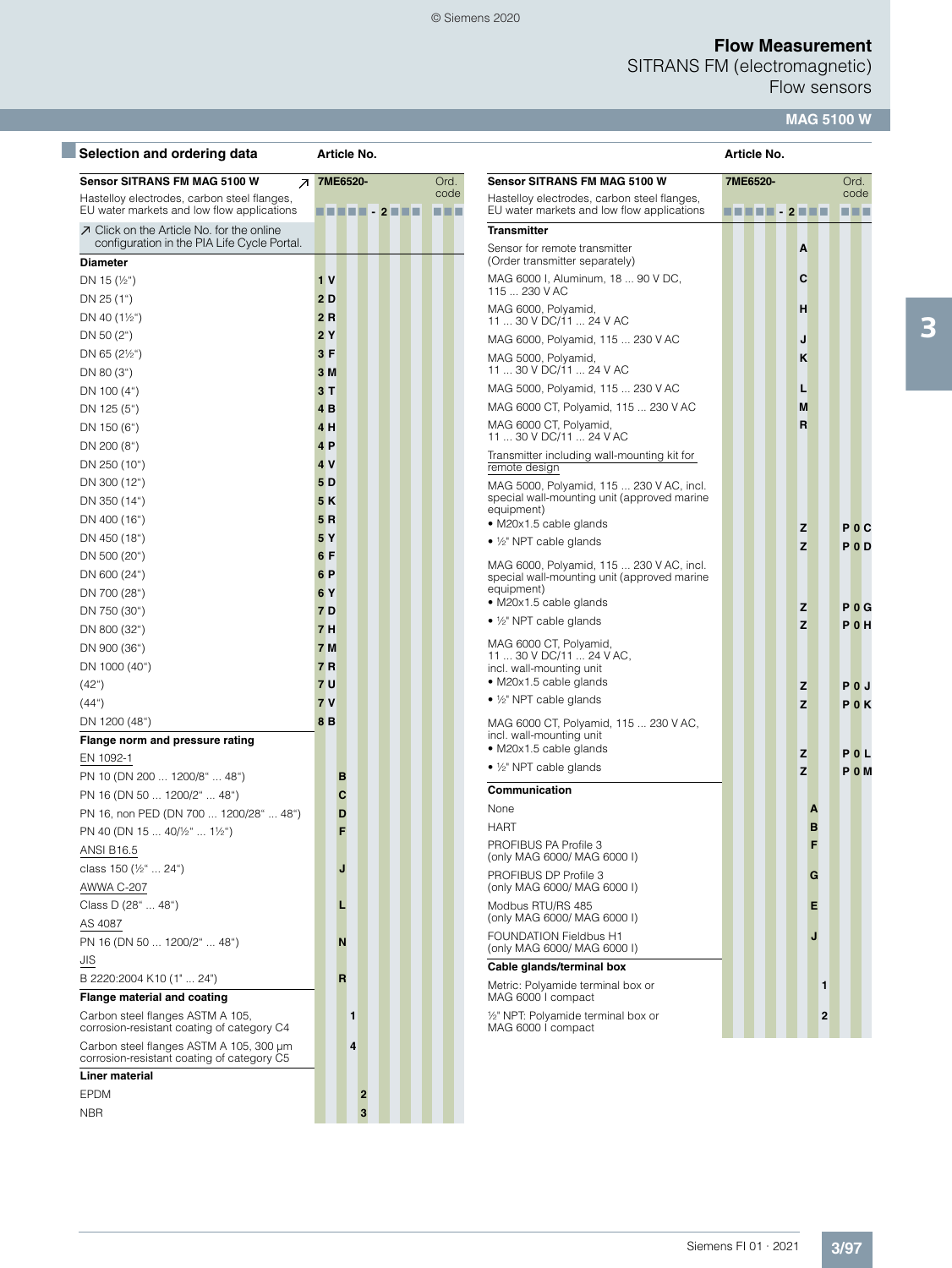SITRANS FM (electromagnetic) Flow sensors

# **MAG 5100 W**

| Selection and ordering data                                                       | Order code                    |                                                                             | Order code                         |
|-----------------------------------------------------------------------------------|-------------------------------|-----------------------------------------------------------------------------|------------------------------------|
| <b>Additional information</b>                                                     |                               | <b>Additional information</b>                                               |                                    |
| Please add "-Z" to Article No. and specify Order<br>code(s) and plain text.       |                               | Please add "-Z" to Article No. and specify Order<br>code(s) and plain text. |                                    |
| <b>Certificates</b>                                                               |                               | Approval/Verification <sup>3)</sup>                                         |                                    |
| • Pressure test certificate according to<br>EN 10204-3.1                          | C <sub>01</sub>               | • Without verification acc. to OIML R 49 (DN 50  DN P10<br>300)             |                                    |
| • Material certificate according to EN 10204-3.1                                  | C12                           | • MI-001 Q3/Q1 = 40 (DN 50  DN 300)                                         | P11                                |
| • Factory certificate according to EN 10204-2.2                                   | C <sub>14</sub>               | • MI-001 Q3/Q1 = 63 (DN 50  DN 300)                                         | P <sub>12</sub>                    |
| • Factory certificate according to EN 10204-2.1                                   | C15                           | • MI-001 Q3/Q1 = 80 (DN 50  DN 300)                                         | P <sub>13</sub>                    |
| <b>Special calibration</b>                                                        |                               | • MI-001 Q3/Q1 = 160 (DN 50  DN 300)                                        | P <sub>16</sub>                    |
| • 5-point calibration for DN 15  DN 200 <sup>1)</sup>                             | <b>D01</b>                    | • MI-001 Q3/Q1 = 200 (DN 50  DN 300)                                        | <b>P17</b>                         |
| • 5-point calibration for DN 250  DN 600 $^{1}$                                   | <b>D02</b>                    | • MI-001 Q3/Q1 = 250 (DN 50  DN 300)                                        | P <sub>18</sub><br>P <sub>23</sub> |
| • 5-point calibration for DN 700  DN 1200 <sup>1)</sup>                           | <b>D03</b>                    | • Without verification according to OIML R 49<br>(DN 350  DN 600)           |                                    |
| • 10-point calibration for DN 15  DN 200 <sup>2)</sup>                            | <b>D06</b>                    | • MI-001 Q3/Q1 = 40 (DN 350  DN 600)                                        | P <sub>24</sub>                    |
| • 10-point calibration for DN 250  DN 600 <sup>2)</sup>                           | <b>D07</b>                    | • MI-001 Q3/Q1 = 63 (DN 350  DN 600)                                        | P <sub>25</sub>                    |
| • 10-point calibration for DN 700  DN 1200 <sup>2)</sup>                          | <b>D08</b><br>D <sub>11</sub> | • MI-001 Q3/Q1 = 80 (DN 350  DN 600)                                        | P <sub>26</sub>                    |
| • Default (2 x 25 % and 2 x 90 %) matched-pair<br>calibration for DN 15  DN 200   |                               | • MI-001 Q3/Q1 = 100 (DN 350  DN 600)                                       | <b>P27</b>                         |
| • Default (2 x 25 % and 2 x 90 %) matched-pair<br>calibration for DN 250  DN 600  | D <sub>12</sub>               | • Without verification according to OIML R 49<br>(DN 700  DN 1200)          | <b>P28</b>                         |
| • Default (2 x 25 % and 2 x 90 %) matched-pair                                    | D <sub>13</sub>               | • MI-001 Q3/Q1 = 40 (DN 700  DN 1200)                                       | P <sub>29</sub>                    |
| calibration for DN 700  DN 1200                                                   |                               | • MI-001 Q3/Q1 = 63 (DN 700  DN 1200)                                       | P30                                |
| • 5-point, matched-pair calibration for                                           | D <sub>15</sub>               | • MI-001 Q3/Q1 = 80 (DN 700  DN 1200)                                       | P31                                |
| DN 15  DN 200 <sup>1)</sup>                                                       |                               | • PTB K7.2 QP/QI=25 (DN 15  DN 300)                                         | P41                                |
| • 5-point, matched-pair calibr. for DN 250  DN 600 <sup>1)</sup> D16              |                               | • PTB K7.2 QP/QI=50 (DN 15  DN 300)                                         | <b>P42</b>                         |
| • 5-point, matched-pair calibr. for<br>DN 700  DN 1200 <sup>1)</sup>              | D <sub>17</sub>               | • PTB K7.2 QP/QI=100 Low dynamic range<br>(DN 15  DN 300)                   | P43                                |
| · 10-point, matched-pair calibration for                                          | D <sub>18</sub>               | • PTB K7.2 QP/QI=100 High dynamic range                                     | P44                                |
| DN 15  DN 200 <sup>2)</sup>                                                       |                               | (DN 15  DN 300)<br>• PTB K7.2 QP/QI=250 (DN 50  DN 300)                     | P45                                |
| • 10-point, matched-pair calibr. for<br>DN 250  DN 600 <sup>2)</sup>              | D <sub>19</sub>               | • PTB K7.2 QP/QI=25 (DN 350  DN 600)                                        | <b>P47</b>                         |
| • 10-point, matched-pair calibr. for                                              | D <sub>20</sub>               | • PTB K7.2 QP/QI=50 (DN 350  DN 600)                                        | P48                                |
| DN 700  DN 1200 <sup>2)</sup><br>• Accredited 5-point matched-pair calibration    | D <sub>21</sub>               | • PTB K7.2 QP/QI=100 Low dynamic range<br>(DN 350  DN 600)                  | P49                                |
| acc. to ISO 17025 DN 15  DN 200                                                   | D <sub>22</sub>               | <b>Pulse output setting</b>                                                 |                                    |
| • Accredited 5-point matched-pair calibration<br>acc. to ISO 17025 DN 250  DN 600 |                               | Volume / Pulse                                                              |                                    |
| • Accredited 5-point matched-pair calibration                                     | D <sub>23</sub>               | $\bullet$ 0.001 l/pulse                                                     | L <sub>01</sub>                    |
| acc. to ISO 17025 DN 600  DN 1200                                                 |                               | $\bullet$ 0.01 l/pulse                                                      | L <sub>02</sub>                    |
| <b>Country of origin</b>                                                          |                               | $\bullet$ 0.1 l/pulse                                                       | L <sub>03</sub>                    |
| $\bullet$ France                                                                  | F <sub>55</sub>               | $\bullet$ 0.5 l/pulse                                                       | L <sub>04</sub>                    |
| <b>Sensor cables</b>                                                              |                               | $\bullet$ 1 <i>l</i> /pulse                                                 | L <sub>05</sub>                    |
| • Standard coil and electrode cable, PVC jacket                                   |                               | $\bullet$ 5 l/pulse                                                         | L <sub>06</sub>                    |
| - 5 m (16 ft)                                                                     | K01                           | $\bullet$ 10 l/pulse                                                        | <b>L07</b><br>L <sub>08</sub>      |
| $-10$ m (33 ft)                                                                   | K <sub>02</sub>               | • 50 l/pulse<br>$\bullet$ 100 l/pulse                                       | L <sub>09</sub>                    |
| $-20$ m (65 ft)                                                                   | <b>K04</b>                    | $\bullet$ 500 l/pulse                                                       | L10                                |
| - 30 m (98 ft)                                                                    | <b>K06</b>                    | $\bullet$ 1 m <sup>3</sup> /pulse                                           | L11                                |
| - 40 m (131 ft)                                                                   | <b>K07</b>                    | $\bullet$ 5 m <sup>3</sup> /pulse                                           | L12                                |
| - 50 m (164 ft)                                                                   | <b>K08</b>                    | $\bullet$ 10 m <sup>3</sup> /pulse                                          | L13                                |
| - 60 m (197 ft)                                                                   | <b>K09</b>                    | $\bullet$ 50 m <sup>3</sup> /pulse                                          | L14                                |
| - 100 m (328 ft)                                                                  | K10                           | $\bullet$ 100 m <sup>3</sup> /pulse                                         | L15                                |
| - 150 m (492 ft)                                                                  | K11<br>K <sub>12</sub>        | $\bullet$ 500 m <sup>3</sup> /pulse                                         | L16                                |
| $-200$ m (656 ft)<br>$-500$ m (1640 ft)                                           | K <sub>13</sub>               | $\bullet$ 1000 m <sup>3</sup> /pulse                                        | L17                                |
| · Standard coil and special electrode cable,                                      |                               | Pulse width                                                                 | L17                                |
| PVC jacket                                                                        |                               | $\bullet$ 2 ms                                                              | L61                                |
| $-5$ m (16 ft)                                                                    | K51                           | • 5 ms                                                                      | L62                                |
| $-10$ m (33 ft)                                                                   | K <sub>52</sub>               | $\bullet$ 10 ms                                                             | L63                                |
| $-20$ m (65 ft)                                                                   | <b>K54</b>                    | $\bullet$ 20 ms                                                             | L64<br>L65                         |
| $-30$ m (98 ft)                                                                   | K56                           | $\bullet$ 50 ms<br>$\bullet$ 100 ms                                         | L66                                |
| $-40$ m (131 ft)                                                                  | <b>K57</b>                    | $\bullet$ 200 ms                                                            | L67                                |
| $-50$ m (164 ft)<br>$-60$ m (197 ft)                                              | <b>K58</b><br><b>K59</b>      | $\bullet$ 500 ms                                                            | L68                                |
| $-100$ m (328 ft)                                                                 | <b>K60</b>                    |                                                                             |                                    |
| - 150 m (492 ft)                                                                  | <b>K61</b>                    | <b>FM Fire Service Approval</b><br>(with ANSI B16.5 Class 150 flanges)      |                                    |
| $-200$ m (656 ft)                                                                 | <b>K62</b>                    | • DN 50, DN 80 and DN 100 (2", 3" and 4")                                   | P <sub>20</sub>                    |
| $-500$ m (1640 ft)                                                                | K63                           | • DN 150 and DN 200 (6" and 8")                                             | P <sub>21</sub>                    |
| <b>Terminal blocks</b>                                                            |                               | • DN 250 and DN 300 (10" and 12")                                           | P <sub>22</sub>                    |
| • Factory mounted terminal blocks                                                 | <b>N02</b>                    |                                                                             |                                    |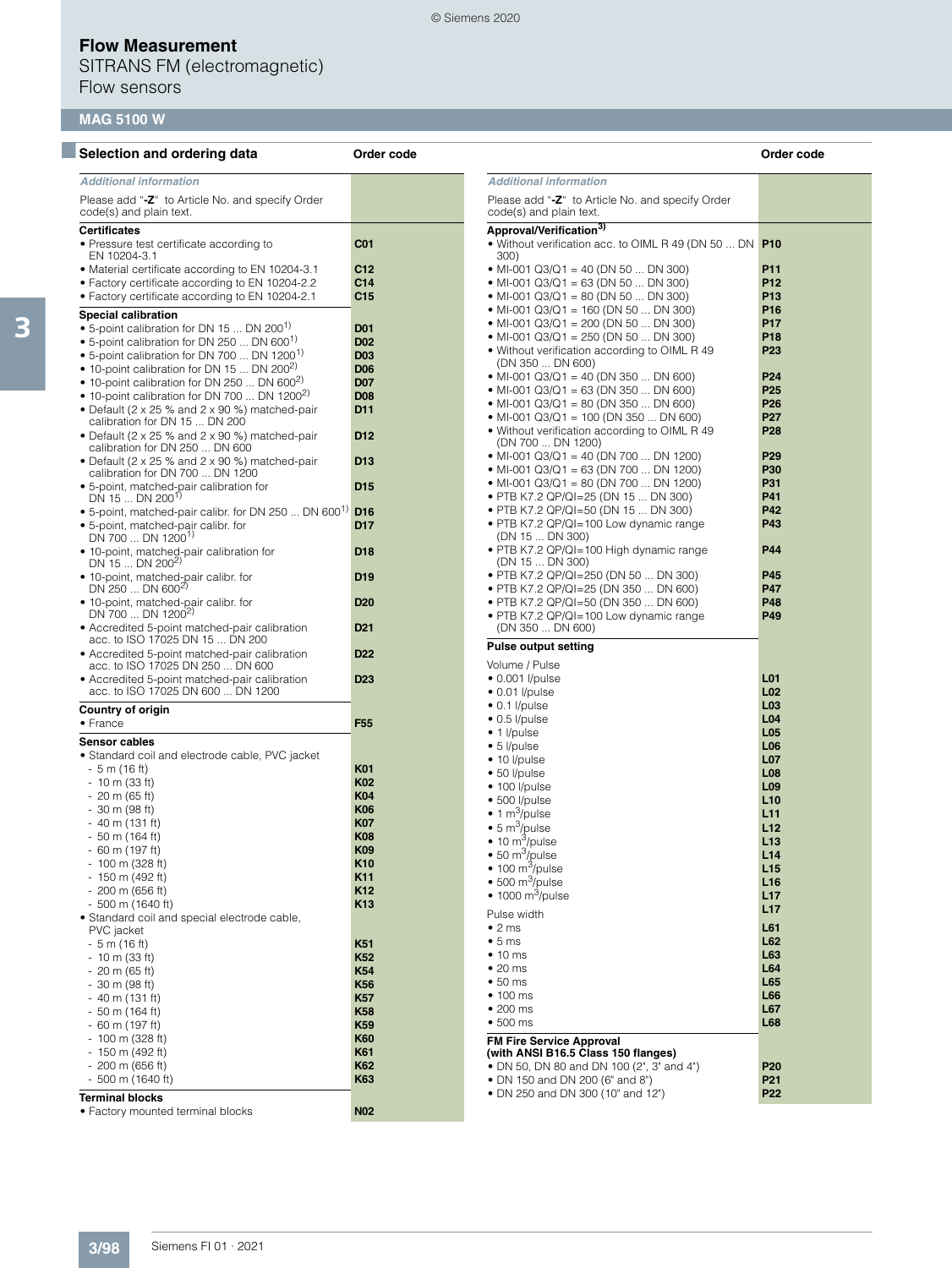SITRANS FM (electromagnetic)

Flow sensors

### **MAG 5100 W**

| Selection and ordering data                                                 | Article No.              |                                                                     | <b>Article No.</b> |
|-----------------------------------------------------------------------------|--------------------------|---------------------------------------------------------------------|--------------------|
| <b>Additional information</b>                                               |                          | <b>Sensor SITRANS FM MAG 5100 W</b>                                 | 7ME6580-           |
| Please add "-Z" to Article No. and specify Order<br>code(s) and plain text. |                          | Hastelloy electrodes, carbon steel flanges,<br>Non EU water markets |                    |
| <b>Country specific label</b>                                               | Order code               | Flange norm and pressure rating                                     |                    |
| FP2E label (France)                                                         | <b>H20</b>               | EN 1092-1                                                           |                    |
| ADDC label (Abu Dhabi)                                                      | H <sub>23</sub>          | PN 6 (DN 1400  2000 (54"  78")) <sup>1)</sup>                       | A                  |
| CRN (Canadian Registration Number)                                          | H <sub>25</sub>          | PN 10 (DN 200  2000 (8"  78")) <sup>1)</sup>                        | B                  |
| Tag name plate, stainless steel (specify in plain text)                     | <b>Y17</b>               | PN 16 (DN 65  600 (21/2"  24"))                                     | C                  |
| Tag name plate, plastic (self-adhesive)                                     | <b>Y18</b>               | PN 16, non-PED (DN 700  2000 (28"  78"))                            | D                  |
| Customer-specific transmitter setting                                       | <b>Y20</b>               | PN 40 (DN 25  50 (1"  2"))                                          | F                  |
| <b>Factory mounted sensor cables</b>                                        |                          | <b>ANSI B16.5</b>                                                   |                    |
| • Sensor cables wired (specify Article No. for sensor                       | <b>Y40</b>               | Class 150 (1"  24")                                                 |                    |
| cables and order cables separately or specify K-op-                         |                          | AWWA C-207                                                          |                    |
| tion)<br>• Sensor cables wired and IP68 sealing (specify Arti-              | <b>Y41</b>               | Class D $(28^{\circ} \dots 78^{\circ})^{1}$                         |                    |
| cle No. for sensor cables and order cables separate-                        |                          | AS 4087                                                             |                    |
| ly or specify K-option)                                                     |                          | PN 16 (DN 50  1200 (2"  48"))                                       | N                  |
| <b>Additional calibrations</b>                                              |                          | JIS                                                                 |                    |
| • Customer-witnessed calibration<br>Any of above calibration                | On request <sup>4)</sup> | B 2220:2004 K10 (1"  24")                                           | R                  |
| $1)$ 20 % 40 % 60 % 80 % 100 % of factory 0                                 |                          | Flange material and coating                                         |                    |

20 %, 40 %, 60 %, 80 %, 100 % of factory Q<sub>max</sub> 2) Ascending and descending at 20 %, 40 %, 60 %, 80 %, 100 % of factory

Q<sub>max</sub>

<sup>3)</sup> For more details and references of the ranges please see the tables on page 3/95.

4) Product Variation Request (PVR)

| <b>Sensor SITRANS FM MAG 5100 W</b><br>↗                                                 |                | 7ME6580- |  |  |  |
|------------------------------------------------------------------------------------------|----------------|----------|--|--|--|
| Hastelloy electrodes, carbon steel flanges,<br>Non EU water markets                      |                |          |  |  |  |
| フ Click on the Article No. for the online<br>configuration in the PIA Life Cycle Portal. |                |          |  |  |  |
| <b>Diameter</b>                                                                          |                |          |  |  |  |
| DN 25 (1")                                                                               | 2 D            |          |  |  |  |
| DN 40 $(1\frac{1}{2})$                                                                   | 2R             |          |  |  |  |
| DN 50 (2")                                                                               | 2 Y            |          |  |  |  |
| DN 65 (21/2")                                                                            | 3 F            |          |  |  |  |
| DN 80 (3")                                                                               | 3M             |          |  |  |  |
| DN 100 (4")                                                                              | 3T             |          |  |  |  |
| DN 125 (5")                                                                              | 4B             |          |  |  |  |
| DN 150 (6")                                                                              | 4 H            |          |  |  |  |
| DN 200 (8")                                                                              | 4 <sub>P</sub> |          |  |  |  |
| DN 250 (10")                                                                             | 4 V            |          |  |  |  |
| DN 300 (12")                                                                             | 5 D            |          |  |  |  |
| DN 350 (14")                                                                             | 5K             |          |  |  |  |
| DN 400 (16")                                                                             | 5R             |          |  |  |  |
| DN 450 (18")                                                                             | 5 <sup>Y</sup> |          |  |  |  |
| DN 500 (20")                                                                             | 6 F            |          |  |  |  |
| DN 600 (24")                                                                             | 6 P            |          |  |  |  |
| DN 700 (28")                                                                             | 6 Y            |          |  |  |  |
| DN 750 (30")                                                                             | 7 D            |          |  |  |  |
| DN 800 (32")                                                                             | 7 H            |          |  |  |  |
| DN 900 (36")                                                                             | 7 M            |          |  |  |  |
| DN 1000 (40")                                                                            | 7 R            |          |  |  |  |
| DN 1050 (42")                                                                            | 7 U            |          |  |  |  |
| DN 1100 (44")                                                                            | 7 V            |          |  |  |  |
| DN 1200 (48")                                                                            | 8 B            |          |  |  |  |
| DN 1400 (54")                                                                            | 8 F            |          |  |  |  |
| DN 1500 (60")                                                                            | 8K             |          |  |  |  |
| DN 1600 (66")                                                                            | 8P             |          |  |  |  |
| DN 1800 (72")                                                                            | 8 T            |          |  |  |  |
| DN 2000 (78")                                                                            | 8 Y            |          |  |  |  |

| <b>Sensor SITRANS FM MAG 5100 W</b>                                                   | 7ME6580- |   |   |   |                |            |   |                |
|---------------------------------------------------------------------------------------|----------|---|---|---|----------------|------------|---|----------------|
| Hastelloy electrodes, carbon steel flanges,<br>Non EU water markets                   |          |   |   |   |                | ---------- |   |                |
| Flange norm and pressure rating                                                       |          |   |   |   |                |            |   |                |
| EN 1092-1                                                                             |          |   |   |   |                |            |   |                |
| PN 6 (DN 1400  2000 (54"  78")) <sup>1)</sup>                                         |          | A |   |   |                |            |   |                |
| PN 10 (DN 200  2000 (8"  78")) <sup>1)</sup>                                          |          | B |   |   |                |            |   |                |
| PN 16 (DN 65  600 (2½"  24"))                                                         |          | C |   |   |                |            |   |                |
| PN 16, non-PED (DN 700  2000 (28"  78"))                                              |          | D |   |   |                |            |   |                |
| PN 40 (DN 25  50 (1"  2"))                                                            |          | F |   |   |                |            |   |                |
| <b>ANSI B16.5</b>                                                                     |          |   |   |   |                |            |   |                |
| Class 150 (1"  24")                                                                   |          | J |   |   |                |            |   |                |
| AWWA C-207                                                                            |          |   |   |   |                |            |   |                |
| Class D (28"  78") <sup>1)</sup>                                                      |          | L |   |   |                |            |   |                |
| AS 4087                                                                               |          |   |   |   |                |            |   |                |
| PN 16 (DN 50  1200 (2"  48"))                                                         |          | N |   |   |                |            |   |                |
| <b>JIS</b>                                                                            |          |   |   |   |                |            |   |                |
| B 2220:2004 K10 (1"  24")                                                             |          | R |   |   |                |            |   |                |
| <b>Flange material and coating</b>                                                    |          |   |   |   |                |            |   |                |
| Carbon steel flanges ASTM A 105,<br>corrosion-resistant coating of category C4        |          |   | 1 |   |                |            |   |                |
| Carbon steel flanges ASTM A 105, 300 µm<br>corrosion-resistant coating of category C5 |          |   | 4 |   |                |            |   |                |
| <b>Liner material</b>                                                                 |          |   |   |   |                |            |   |                |
| Ebonite                                                                               |          |   |   | 4 |                |            |   |                |
| <b>Electrode material</b>                                                             |          |   |   |   |                |            |   |                |
| Hastelloy                                                                             |          |   |   |   | $\overline{2}$ |            |   |                |
| <b>Transmitter</b>                                                                    |          |   |   |   |                |            |   |                |
| Sensor for remote transmitter (Order transmitter sep-<br>arately)                     |          |   |   |   |                | А          |   |                |
| MAG 6000, Polyamid, 11  30 V DC/11  24 V AC                                           |          |   |   |   |                | н          |   |                |
| MAG 6000, Polyamid, 115  230 V AC                                                     |          |   |   |   |                | J          |   |                |
| MAG 5000, Polyamid, 11  30 V DC/11  24 V AC                                           |          |   |   |   |                | ĸ          |   |                |
| MAG 5000, Polyamid, 115  230 V AC                                                     |          |   |   |   |                | L          |   |                |
| Communication                                                                         |          |   |   |   |                |            |   |                |
| No communication, add-on possible                                                     |          |   |   |   |                |            | A |                |
| <b>HART</b>                                                                           |          |   |   |   |                |            | в |                |
| PROFIBUS PA Profile 3 (only MAG 6000)                                                 |          |   |   |   |                |            | F |                |
| PROFIBUS DP Profile 3 (only MAG 6000)                                                 |          |   |   |   |                |            | G |                |
| Modbus RTU/RS 485 (only MAG 6000)                                                     |          |   |   |   |                |            | E |                |
| FOUNDATION Fieldbus H1 (only MAG 6000)                                                |          |   |   |   |                |            | J |                |
| Cable glands/terminal box                                                             |          |   |   |   |                |            |   |                |
| Metric: Polyamide terminal box or MAG 6000 I com-<br>pact                             |          |   |   |   |                |            |   | 1              |
| 1/2" NPT: Polyamide terminal box or MAG 6000 I com-<br>pact                           |          |   |   |   |                |            |   | $\overline{2}$ |

1) DN 1400 to DN 2000 (54" to 78") do not conform to PED or CRN.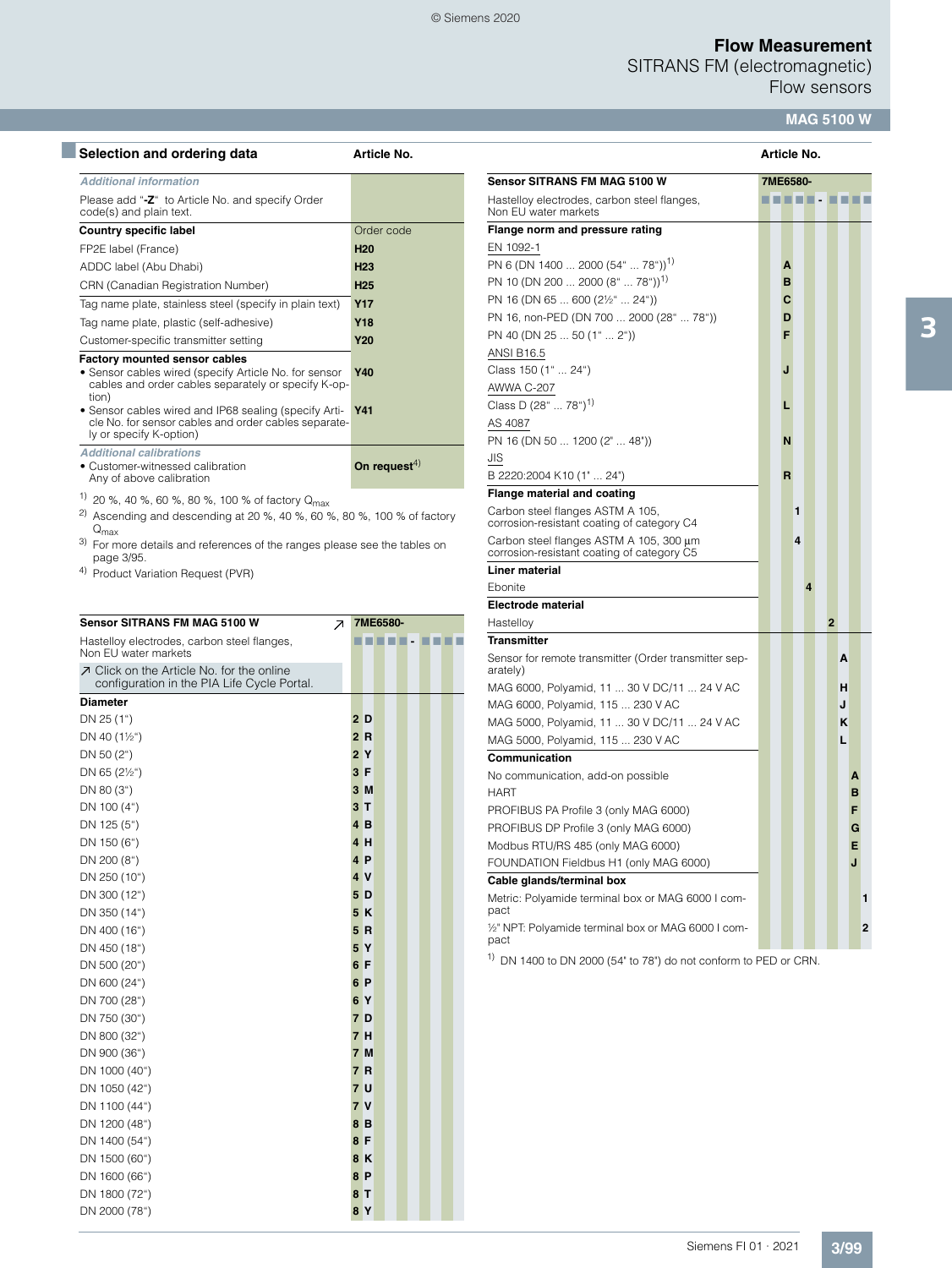SITRANS FM (electromagnetic) Flow sensors

### **MAG 5100 W**

| Selection and ordering data                                                                                                                                                                                                                                                                                                                                                                                                                                                                                                                                                                                                                                                                                                                                                                                                                                                                                                                                                                                                       | Order code                                                                                                                                                                                                                             |
|-----------------------------------------------------------------------------------------------------------------------------------------------------------------------------------------------------------------------------------------------------------------------------------------------------------------------------------------------------------------------------------------------------------------------------------------------------------------------------------------------------------------------------------------------------------------------------------------------------------------------------------------------------------------------------------------------------------------------------------------------------------------------------------------------------------------------------------------------------------------------------------------------------------------------------------------------------------------------------------------------------------------------------------|----------------------------------------------------------------------------------------------------------------------------------------------------------------------------------------------------------------------------------------|
| <b>Additional information</b>                                                                                                                                                                                                                                                                                                                                                                                                                                                                                                                                                                                                                                                                                                                                                                                                                                                                                                                                                                                                     |                                                                                                                                                                                                                                        |
| Please add "-Z" to Article No. and specify Order<br>code(s) and plain text.                                                                                                                                                                                                                                                                                                                                                                                                                                                                                                                                                                                                                                                                                                                                                                                                                                                                                                                                                       |                                                                                                                                                                                                                                        |
| <b>Certificates</b>                                                                                                                                                                                                                                                                                                                                                                                                                                                                                                                                                                                                                                                                                                                                                                                                                                                                                                                                                                                                               |                                                                                                                                                                                                                                        |
| Pressure test certificate according to EN 10204-3.1                                                                                                                                                                                                                                                                                                                                                                                                                                                                                                                                                                                                                                                                                                                                                                                                                                                                                                                                                                               | C <sub>01</sub>                                                                                                                                                                                                                        |
| Factory certificate according to EN 10204-2.2                                                                                                                                                                                                                                                                                                                                                                                                                                                                                                                                                                                                                                                                                                                                                                                                                                                                                                                                                                                     | C <sub>14</sub>                                                                                                                                                                                                                        |
| Factory certificate according to EN 10204-2.1                                                                                                                                                                                                                                                                                                                                                                                                                                                                                                                                                                                                                                                                                                                                                                                                                                                                                                                                                                                     | C15                                                                                                                                                                                                                                    |
| <b>Special calibration</b><br>• 5-point calibration for DN 15  DN 200 <sup>1)</sup><br>• 5-point calibration for DN 250  DN 600 <sup>1)</sup><br>• 5-point calibration for DN 700  DN 1200 <sup>1)</sup><br>• 10-point calibration for DN 15  DN 200 <sup>2)</sup><br>• 10-point calibration for DN 250  DN 600 <sup>2)</sup><br>• 10-point calibration for DN 700  DN 1200 <sup>2)</sup><br>• Default (2 x 25 % and 2 x 90 %) match-pair<br>calibration for DN 15  DN 200<br>• Default (2 x 25 % and 2 x 90 %) match-pair<br>calibration for DN 250  DN 600<br>• Default (2 x 25 % and 2 x 90 %) match-pair<br>calibration for DN 700  DN 1200<br>• 5-point, matched-pair calibration for<br>DN 15  DN 200 <sup>1)</sup><br>· 5-point, matched-pair calibration for<br>$DN$ 250  DN 600 <sup>1)</sup><br>· 5-point, matched-pair calibration for<br>DN 700  DN 1200 <sup>1)</sup><br>• 10-point, matched-pair calibration for<br>DN 15  DN $200^{2}$<br>· 10-point, matched-pair calibration for<br>DN 250  DN 600 <sup>2)</sup> | <b>D01</b><br>D <sub>02</sub><br>D <sub>03</sub><br><b>D06</b><br><b>D07</b><br><b>D08</b><br>D11<br>D <sub>12</sub><br>D <sub>13</sub><br>D <sub>15</sub><br>D <sub>16</sub><br>D <sub>17</sub><br>D <sub>18</sub><br>D <sub>19</sub> |
| • 10-point, matched-pair calibration for<br>DN 700  DN 1200 <sup>2)</sup>                                                                                                                                                                                                                                                                                                                                                                                                                                                                                                                                                                                                                                                                                                                                                                                                                                                                                                                                                         | D <sub>20</sub>                                                                                                                                                                                                                        |
| <b>Terminal blocks</b><br>• Factory mounted terminal blocks                                                                                                                                                                                                                                                                                                                                                                                                                                                                                                                                                                                                                                                                                                                                                                                                                                                                                                                                                                       | <b>N02</b>                                                                                                                                                                                                                             |
| <b>Country specific label</b>                                                                                                                                                                                                                                                                                                                                                                                                                                                                                                                                                                                                                                                                                                                                                                                                                                                                                                                                                                                                     |                                                                                                                                                                                                                                        |
| CRN (Canadian Registration Number)                                                                                                                                                                                                                                                                                                                                                                                                                                                                                                                                                                                                                                                                                                                                                                                                                                                                                                                                                                                                | <b>H25</b>                                                                                                                                                                                                                             |
| Tag name plate, stainless (specify in plain text)                                                                                                                                                                                                                                                                                                                                                                                                                                                                                                                                                                                                                                                                                                                                                                                                                                                                                                                                                                                 | Y17                                                                                                                                                                                                                                    |
| Tag name plate, plastic (self-adhesive)                                                                                                                                                                                                                                                                                                                                                                                                                                                                                                                                                                                                                                                                                                                                                                                                                                                                                                                                                                                           | Y18                                                                                                                                                                                                                                    |
| Customer-specific transmitter setting                                                                                                                                                                                                                                                                                                                                                                                                                                                                                                                                                                                                                                                                                                                                                                                                                                                                                                                                                                                             | <b>Y20</b>                                                                                                                                                                                                                             |
| Factory mounted sensor cables                                                                                                                                                                                                                                                                                                                                                                                                                                                                                                                                                                                                                                                                                                                                                                                                                                                                                                                                                                                                     |                                                                                                                                                                                                                                        |
| • Sensor cables wired (specify Article No. for sensor<br>cables and order cables separately)                                                                                                                                                                                                                                                                                                                                                                                                                                                                                                                                                                                                                                                                                                                                                                                                                                                                                                                                      | Y40                                                                                                                                                                                                                                    |
| • Sensor cables wired and IP68 sealing (specify<br>Article No. for sensor cables and order cables sep-<br>arately)                                                                                                                                                                                                                                                                                                                                                                                                                                                                                                                                                                                                                                                                                                                                                                                                                                                                                                                | Y41                                                                                                                                                                                                                                    |
| $1)$ an example $\sim$ and $\sim$ and $\sim$ 100 $\sim$ of footom of                                                                                                                                                                                                                                                                                                                                                                                                                                                                                                                                                                                                                                                                                                                                                                                                                                                                                                                                                              |                                                                                                                                                                                                                                        |

20 %, 40 %, 60 %, 80 %, 100 % of factory Q<sub>max</sub>

<sup>2)</sup> Ascending and descending at 20 %, 40 %, 60 %, 80 %, 100 % of factory  $Q_{\text{max}}$ 

#### *Operating instructions for SITRANS FM MAG 5100 W*

| <b>Description</b> | Article No. |  |
|--------------------|-------------|--|
| • English          | A5E03063678 |  |
| $\bullet$ German   | A5E03376527 |  |

All literature is available to download for free, in a range of languages, at

<http://www.siemens.com/processinstrumentation/documentation>

#### *Accessories*

© Siemens 2020

| <b>Description</b>                                             | Article No.  |  |
|----------------------------------------------------------------|--------------|--|
| Potting kit for IP68/NEMA 6P<br>sealing of sensor junction box | FDK:085U0220 |  |

MAG 5000/6000 transmitters and sensors are packed in separate boxes, the final assembly takes place during installation at the customer's place. MAG 6000 I transmitters and sensors are delivered compact mounted from factory. Communication module will be pre-mounted in the transmitter.

Please use online Product selector to get latest updates:

<http://www.pia-selector.automation.siemens.com>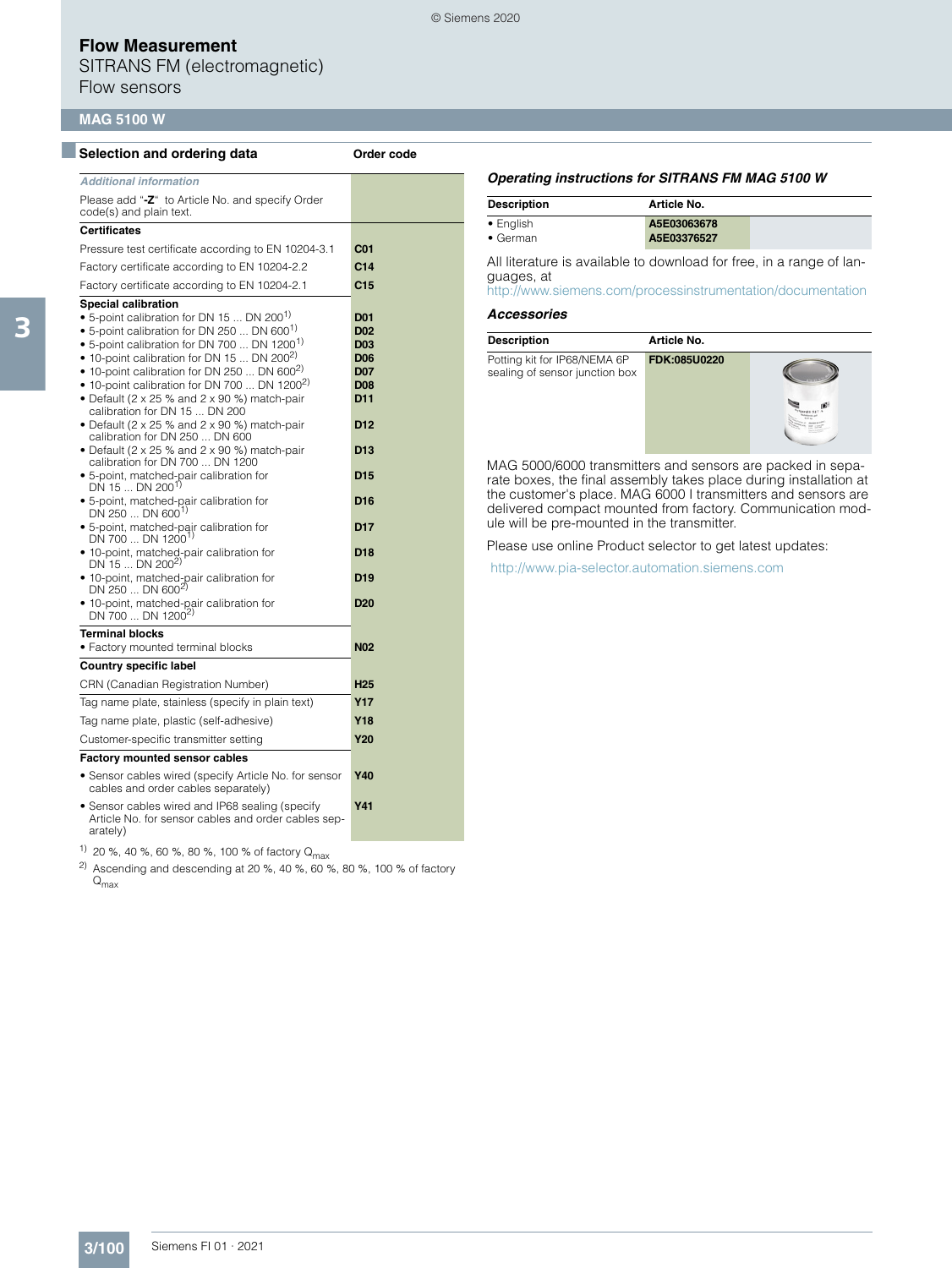**MAG 5100 W**

# ■**Dimensional drawings**





© Siemens 2020



7ME6520: DN 15 ... 40 (½" ... 1½") 7ME6520: DN 50 ... 300 (2" ... 12") 7ME6520: DN 350 ... 1200 (14" ... 48") 7ME6580: DN 25 ... 2000 (1" ... 78")

|                     |                |                          | 7ME6520 NBR or EPDM liner |                          |                          |      | 7ME6580 Ebonite liner |                |                |         |        |
|---------------------|----------------|--------------------------|---------------------------|--------------------------|--------------------------|------|-----------------------|----------------|----------------|---------|--------|
| <b>Nominal size</b> |                | A                        |                           | D <sub>1</sub>           |                          | A    |                       | D <sub>1</sub> |                | $L^{1}$ |        |
| [mm]                | [inch]         | [mm]                     | [inch]                    | [mm]                     | [inch]                   | [mm] | [inch]                | [mm]           | [inch]         | [mm]    | [inch] |
| 15                  | $1/2$          | 177                      | 7.0                       | 77                       | 3.0                      |      | $\sim$                |                | $\overline{a}$ | 200     | 7.9    |
| 25                  | $\mathbf{1}$   | 187                      | 7.4                       | 96                       | 3.8                      | 187  | 7.4                   | 104            | 4.09           | 200     | 7.9    |
| 40                  | $1\frac{1}{2}$ | 202                      | 8.0                       | 127                      | 5.0                      | 197  | 7.8                   | 124            | 4.88           | 200     | 7.9    |
| 50                  | $\overline{c}$ | 188                      | 7.4                       | 76                       | 3.0                      | 205  | 8.1                   | 139            | 5.47           | 200     | 7.9    |
| 65                  | $2\frac{1}{2}$ | 194                      | 7.6                       | 89                       | 3.5                      | 212  | 8.3                   | 154            | 6.06           | 200     | 7.9    |
| 80                  | 3              | 200                      | 7.9                       | 102                      | 4.0                      | 222  | 8.7                   | 174            | 6.85           | 200     | 7.9    |
| 100                 | $\overline{4}$ | 207                      | 8.1                       | 114                      | 4.5                      | 242  | 9.5                   | 214            | 8.43           | 250     | 9.8    |
| 125                 | 5              | 217                      | 8.5                       | 140                      | 5.5                      | 255  | 10.0                  | 239            | 9.41           | 250     | 9.8    |
| 150                 | 6              | 232                      | 9.1                       | 168                      | 6.6                      | 276  | 10.9                  | 282            | 11.1           | 300     | 11.8   |
| 200                 | 8              | 257                      | 10.1                      | 219                      | 8.6                      | 304  | 12.0                  | 338            | 13.31          | 350     | 13.8   |
| 250                 | 10             | 284                      | 11.2                      | 273                      | 10.8                     | 332  | 13.1                  | 393            | 15.47          | 450     | 17.7   |
| 300                 | 12             | 310                      | 12.2                      | 324                      | 12.8                     | 357  | 14.1                  | 444            | 17.48          | 500     | 19.7   |
| 350                 | 14             | 382                      | 15.0                      | 451                      | 17.8                     | 362  | 14.3                  | 451            | 17.76          | 550     | 21.7   |
| 400                 | 16             | 407                      | 16.0                      | 502                      | 19.8                     | 387  | 15.2                  | 502            | 19.76          | 600     | 23.6   |
| 450                 | 18             | 438                      | 17.2                      | 563                      | 22.2                     | 418  | 16.5                  | 563            | 22.16          | 600     | 23.6   |
| 500                 | 20             | 463                      | 18.2                      | 614                      | 24.2                     | 443  | 17.4                  | 614            | 24.17          | 600     | 23.6   |
| 600                 | 24             | 514                      | 20.2                      | 715                      | 28.2                     | 494  | 19.4                  | 715            | 28.15          | 600     | 23.6   |
| 700                 | 28             | 564                      | 22.2                      | 816                      | 32.1                     | 544  | 21.4                  | 816            | 32.13          | 700     | 27.6   |
| 750                 | 30             | 591                      | 23.3                      | 869                      | 34.2                     | 571  | 22.5                  | 869            | 34.21          | 750     | 29.5   |
| 800                 | 32             | 616                      | 24.3                      | 927                      | 36.5                     | 606  | 23.9                  | 927            | 36.5           | 800     | 31.5   |
| 900                 | 36             | 663                      | 26.1                      | 1032                     | 40.6                     | 653  | 25.7                  | 1032           | 40.63          | 900     | 35.4   |
| 1000                | 40             | 714                      | 28.1                      | 1136                     | 44.7                     | 704  | 27.7                  | 1136           | 44.72          | 1000    | 39.4   |
|                     | 42             | 714                      | 28.1                      | 1136                     | 44.7                     | 704  | 27.7                  | 1136           | 44.72          | 1000    | 39.4   |
|                     | 44             | 765                      | 30.1                      | 1238                     | 48.7                     | 755  | 29.7                  | 1238           | 48.74          | 1100    | 43.3   |
| 1200                | 48             | 820                      | 32.3                      | 1348                     | 53.1                     | 810  | 31.9                  | 1348           | 53.07          | 1200    | 47.2   |
| 1400                | 54             |                          |                           |                          |                          | 925  | 36.4                  | 1574           | 65.94          | 1400    | 55.1   |
| 1500                | 60             | $\overline{\phantom{a}}$ | $\overline{\phantom{a}}$  | $\overline{\phantom{a}}$ | $\overline{\phantom{a}}$ | 972  | 38.2                  | 1672           | 65.83          | 1500    | 59.1   |
| 1600                | 66             | $\overline{\phantom{a}}$ | $\overline{a}$            |                          | $\overline{\phantom{a}}$ | 1025 | 40.4                  | 1774           | 75.39          | 1600    | 63.0   |
| 1800                | 72             |                          |                           |                          |                          | 1123 | 44.2                  | 1974           | 77.72          | 1800    | 70.9   |
| 2000                | 78             |                          |                           |                          |                          | 1223 | 48.1                  | 2174           | 85.59          | 2000    | 78.7   |

1) Tolerances on built-in length:<br>DN 15 to DN 200 (½" to 8"): +0/-3 mm (+0/-0.12"), DN 250 to DN 400 (10" to 16"): +0/-5 mm (+0/-0.20"),<br>DN 450 to DN 600 (18" to 24"): +5/-5 mm (+0.20/-0.20"), DN 700 to DN 2000 (28" to 78"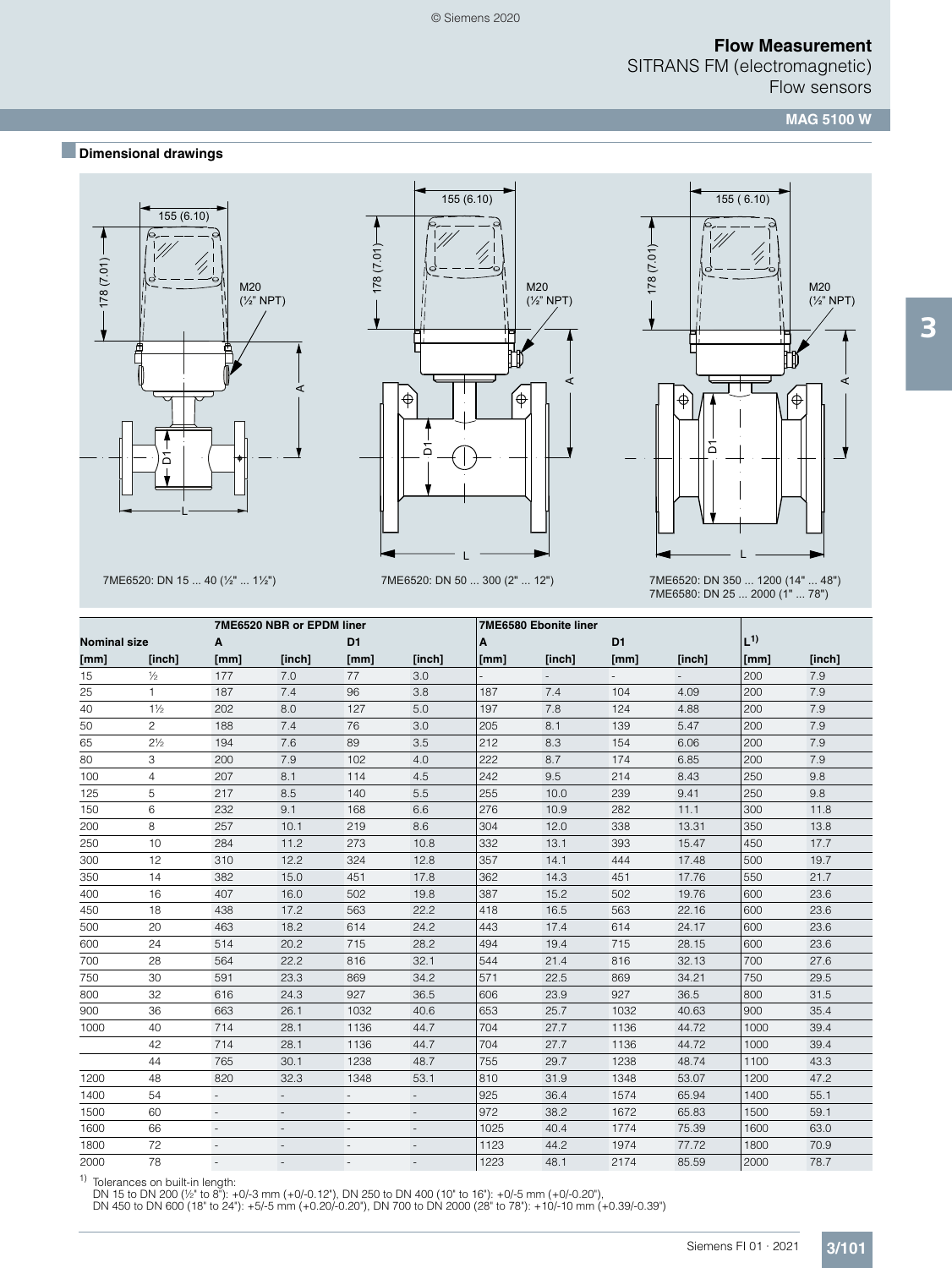SITRANS FM (electromagnetic) Flow sensors

#### **MAG 5100 W**

### **Dimensional drawings** (continued)

MAG 5100 W/6000 I Compact





208 (8.19)

- 11



7ME6520: DN 15 ... 40 (½" ... 1½") 7ME6520: DN 50 ... 300 (2" ... 12") 7ME6520: DN 350 ... 2000 (14" ... 78") 7ME6580: DN 25 ... 2000 (1" ... 78")

|                     |                | 7ME6520 NBR or EPDM liner |                          |                          |                          |                          |                          | 7ME6580 Ebonite liner |        |      |        |                |        |         |        |
|---------------------|----------------|---------------------------|--------------------------|--------------------------|--------------------------|--------------------------|--------------------------|-----------------------|--------|------|--------|----------------|--------|---------|--------|
| <b>Nominal size</b> |                | A                         |                          | A1                       |                          | D <sub>1</sub>           |                          | A                     |        | A1   |        | D <sub>1</sub> |        | $L^{1}$ |        |
| [mm]                | [inch]         | [mm]                      | [inch]                   | [mm]                     | [inch]                   | [mm]                     | [inch]                   | [mm]                  | [inch] | [mm] | [inch] | [mm]           | [inch] | [mm]    | [inch] |
| 15                  | $\frac{1}{2}$  | 177                       | 7.0                      | 331                      | 13.0                     | 77                       | 3.0                      | 187                   | 7.4    | ÷.   |        |                |        | 200     | 7.9    |
| 25                  | $\mathbf{1}$   | 187                       | 7.4                      | 341                      | 13.4                     | 96                       | 3.8                      | 187                   | 7.4    | 341  | 13.4   | 104            | 4.09   | 200     | 7.9    |
| 40                  | $1\frac{1}{2}$ | 202                       | 8.0                      | 356                      | 14.0                     | 127                      | 5.0                      | 197                   | 7.8    | 351  | 13.8   | 124            | 4.88   | 200     | 7.9    |
| 50                  | $\overline{c}$ | 188                       | 7.4                      | 342                      | 13.5                     | 76                       | 3.0                      | 205                   | 8.1    | 359  | 14.1   | 139            | 5.47   | 200     | 7.9    |
| 65                  | $2\frac{1}{2}$ | 194                       | 7.6                      | 348                      | 13.7                     | 89                       | 3.5                      | 212                   | 8.3    | 366  | 14.4   | 154            | 6.06   | 200     | 7.9    |
| 80                  | 3              | 200                       | 7.9                      | 354                      | 14.0                     | 102                      | 4.0                      | 222                   | 8.7    | 376  | 14.8   | 174            | 6.85   | 200     | 7.9    |
| 100                 | $\overline{4}$ | 207                       | 8.1                      | 361                      | 14.2                     | 114                      | 4.5                      | 242                   | 9.5    | 396  | 15.6   | 214            | 8.43   | 250     | 9.8    |
| 125                 | 5              | 217                       | 8.5                      | 371                      | 14.6                     | 140                      | 5.5                      | 255                   | 10.0   | 409  | 16.1   | 239            | 9.41   | 250     | 9.8    |
| 150                 | 6              | 232                       | 9.1                      | 386                      | 15.2                     | 168                      | 6.6                      | 276                   | 10.9   | 430  | 16.9   | 282            | 11.1   | 300     | 11.8   |
| 200                 | 8              | 257                       | 10.1                     | 411                      | 16.2                     | 219                      | 8.6                      | 304                   | 12.0   | 458  | 18.0   | 338            | 13.31  | 350     | 13.8   |
| 250                 | 10             | 284                       | 11.2                     | 438                      | 17.2                     | 273                      | 10.8                     | 332                   | 13.1   | 486  | 19.1   | 393            | 15.47  | 450     | 17.7   |
| 300                 | 12             | 310                       | 12.2                     | 464                      | 18.3                     | 324                      | 12.8                     | 357                   | 14.1   | 511  | 20.1   | 444            | 17.48  | 500     | 19.7   |
| 350                 | 14             | 382                       | 15.0                     | 536                      | 21.1                     | 451                      | 17.8                     | 362                   | 14.3   | 516  | 20.3   | 451            | 17.76  | 550     | 21.7   |
| 400                 | 16             | 407                       | 16.0                     | 561                      | 22.1                     | 502                      | 19.8                     | 387                   | 15.2   | 541  | 21.3   | 502            | 19.76  | 600     | 23.6   |
| 450                 | 18             | 438                       | 17.2                     | 592                      | 23.3                     | 563                      | 22.2                     | 418                   | 16.5   | 572  | 22.5   | 563            | 22.16  | 600     | 23.6   |
| 500                 | 20             | 463                       | 18.2                     | 617                      | 24.3                     | 614                      | 24.2                     | 443                   | 17.4   | 597  | 23.5   | 614            | 24.17  | 600     | 23.6   |
| 600                 | 24             | 514                       | 20.2                     | 668                      | 26.3                     | 715                      | 28.2                     | 494                   | 19.4   | 648  | 25.5   | 715            | 28.15  | 600     | 23.6   |
| 700                 | 28             | 564                       | 22.2                     | 718                      | 28.3                     | 816                      | 32.1                     | 544                   | 21.4   | 698  | 27.5   | 816            | 32.13  | 700     | 27.6   |
| 750                 | 30             | 591                       | 23.3                     | 745                      | 29.3                     | 869                      | 34.2                     | 571                   | 22.5   | 725  | 28.5   | 869            | 34.21  | 750     | 29.5   |
| 800                 | 32             | 616                       | 24.3                     | 770                      | 30.3                     | 927                      | 36.5                     | 606                   | 23.9   | 760  | 29.9   | 927            | 36.5   | 800     | 31.5   |
| 900                 | 36             | 663                       | 26.1                     | 817                      | 32.2                     | 1032                     | 40.6                     | 653                   | 25.7   | 807  | 31,8   | 1032           | 40.63  | 900     | 35.4   |
| 1000                | 40             | 714                       | 28.1                     | 868                      | 34.2                     | 1136                     | 44.7                     | 704                   | 27.7   | 858  | 33.8   | 1136           | 44.72  | 1000    | 39.4   |
|                     | 42             | 714                       | 28.1                     | 868                      | 34.2                     | 1136                     | 44.7                     | 704                   | 27.7   | 858  | 33.8   | 1136           | 44.72  | 1000    | 39.4   |
|                     | 44             | 765                       | 30.1                     | 919                      | 36.2                     | 1238                     | 48.7                     | 755                   | 29.7   | 904  | 35.6   | 1238           | 48.74  | 1100    | 43.3   |
| 1200                | 48             | 820                       | 32.3                     | 974                      | 38.3                     | 1348                     | 53.1                     | 810                   | 31.9   | 964  | 38.0   | 1348           | 53.07  | 1200    | 47.2   |
| 1400                | 54             |                           | $\overline{a}$           |                          | $\overline{\phantom{a}}$ | $\overline{\phantom{a}}$ | $\overline{a}$           | 925                   | 36.4   | 1079 | 42.5   | 1574           | 61.97  | 1400    | 55.1   |
| 1500                | 60             |                           | $\overline{a}$           | $\overline{a}$           | $\overline{\phantom{a}}$ | $\overline{\phantom{a}}$ | $\overline{\phantom{a}}$ | 972                   | 38.2   | 1126 | 44.3   | 1672           | 65.83  | 1500    | 59.1   |
| 1600                | 66             |                           | $\overline{\phantom{a}}$ | $\overline{\phantom{m}}$ | $\overline{\phantom{a}}$ | $\overline{\phantom{a}}$ | $\overline{\phantom{a}}$ | 1025                  | 40.4   | 1179 | 46.4   | 1774           | 59.84  | 1600    | 63.0   |
| 1800                | 72             |                           |                          |                          |                          |                          | $\overline{\phantom{a}}$ | 1123                  | 44.2   | 1277 | 50.3   | 1974           | 77.72  | 1800    | 70.9   |
| 2000                | 78             |                           |                          |                          |                          |                          | $\overline{\phantom{a}}$ | 1223                  | 48.1   | 1377 | 54.2   | 2174           | 85.59  | 2000    | 78.7   |
|                     |                |                           |                          |                          |                          |                          |                          |                       |        |      |        |                |        |         |        |

1) Tolerances on built in length:<br>DN 15 to DN 200 (½" to 8"): +0/-3 mm (+0/-0.12"), DN 250 to DN 400 (10" to 16"): +0/-5 mm (+0/-0.20")<br>DN 450 to DN 600 (18" to 24"): +5/-5 mm (+0.20/-0.20"), DN 700 to DN 2000 (28" to 78")